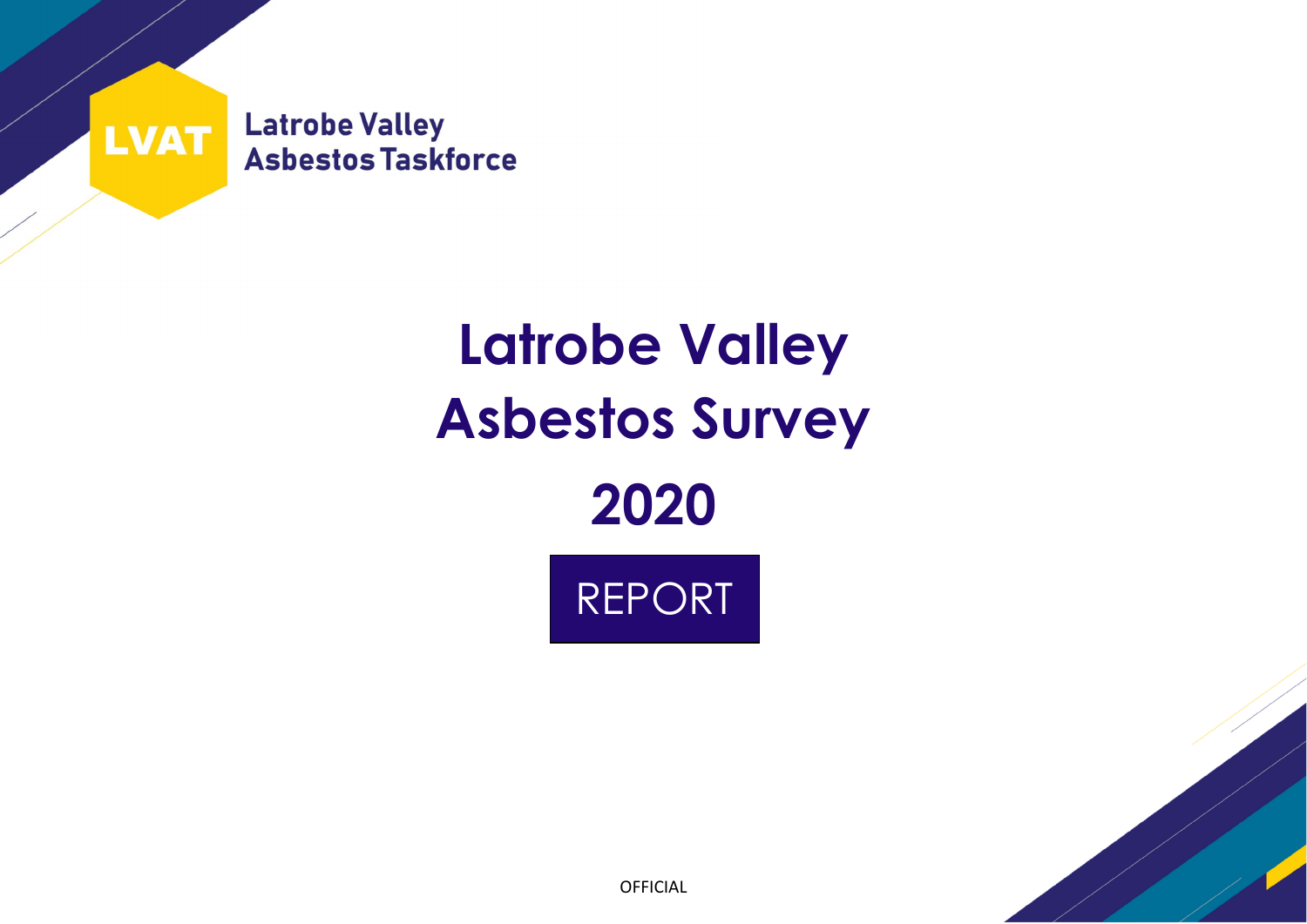# **Table of Contents**

| Awareness of the dangers and presence of asbestos 10   |  |
|--------------------------------------------------------|--|
|                                                        |  |
|                                                        |  |
| Recent works on properties built between 1940 – 199014 |  |
|                                                        |  |
|                                                        |  |
|                                                        |  |
|                                                        |  |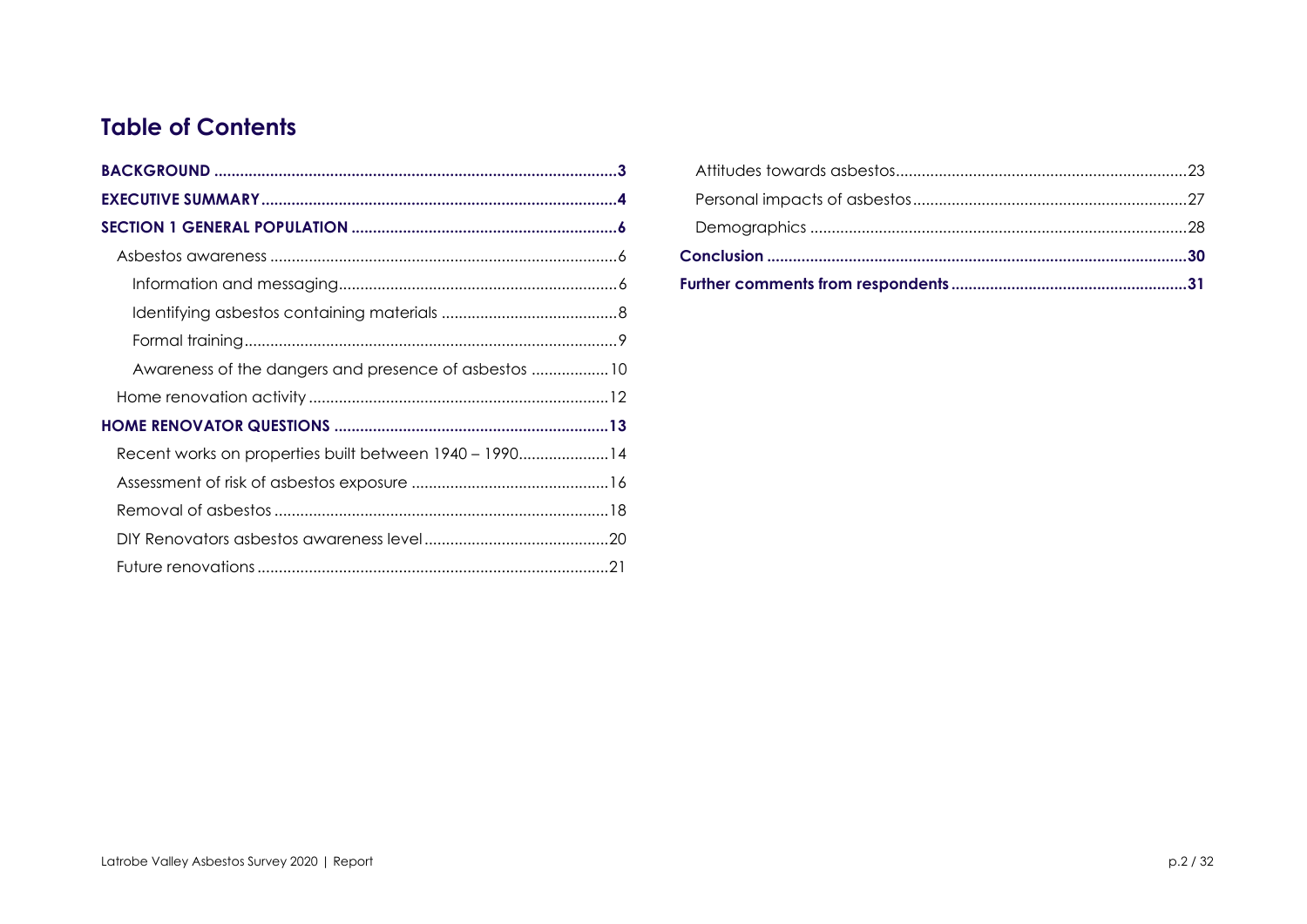# <span id="page-2-0"></span>**BACKGROUND**

The Latrobe Valley Asbestos Benchmark Survey 2020 is the second of a series to be conducted annually by the Latrobe Valley Asbestos Taskforce (the taskforce), which was commissioned by the Victorian Government in 2019 to review how asbestos is managed, handled and disposed of across the broader Latrobe Valley region. The scope of the taskforce is broad, and encompasses both public and private, residential, commercial and industrial sites and locations.

The results of this survey have been compared to the results of the initial 2019 benchmark survey, to track changes in the level of awareness, knowledge and attitudes towards asbestos across the wider Latrobe Valley community that result from engagement and educational activities, and other influences.

Identical questions were asked of respondents to the 2019 survey, which had been devised to broadly align with the National Benchmark Survey<sup>1</sup> undertaken by the Asbestos Safety and Awareness Agency (ASEA) <sup>2</sup>. This is to enable the comparison of Latrobe Valley results with national trends.

The survey was published online on the Engage Victoria platform<sup>3</sup> and was open from 30 November to 21 December 2020, with hard copies available via phone request to the DELWP Traralgon office.

The survey was promoted broadly on social media, and advertised in local papers across Baw Baw Shire, Wellington Shire, and the City of Latrobe. In total, 109 responses were received with 66 people (61%) identifying as DIY Home renovators and completing the home renovator section; no hard copy surveys were returned.

The percentage of respondents aged below 25 was again very low (1%), and as such the results cannot necessarily be considered to be representative of this age group.

The information collected in this survey will be used by the taskforce to develop education campaigns to improve understanding of the dangers of asbestos exposure across the community, particularly in the residential setting.

<sup>1</sup> [https://www.asbestossafety.gov.au/research-publications/national-benchmark-survey](https://www.asbestossafety.gov.au/research-publications/national-benchmark-survey-awareness-and-attitudes-asbestos-2018)[awareness-and-attitudes-asbestos-2018](https://www.asbestossafety.gov.au/research-publications/national-benchmark-survey-awareness-and-attitudes-asbestos-2018)

<sup>2</sup> <https://www.asbestossafety.gov.au/>

<sup>3</sup> <https://engage.vic.gov.au/latrobe-valley-asbestos-survey>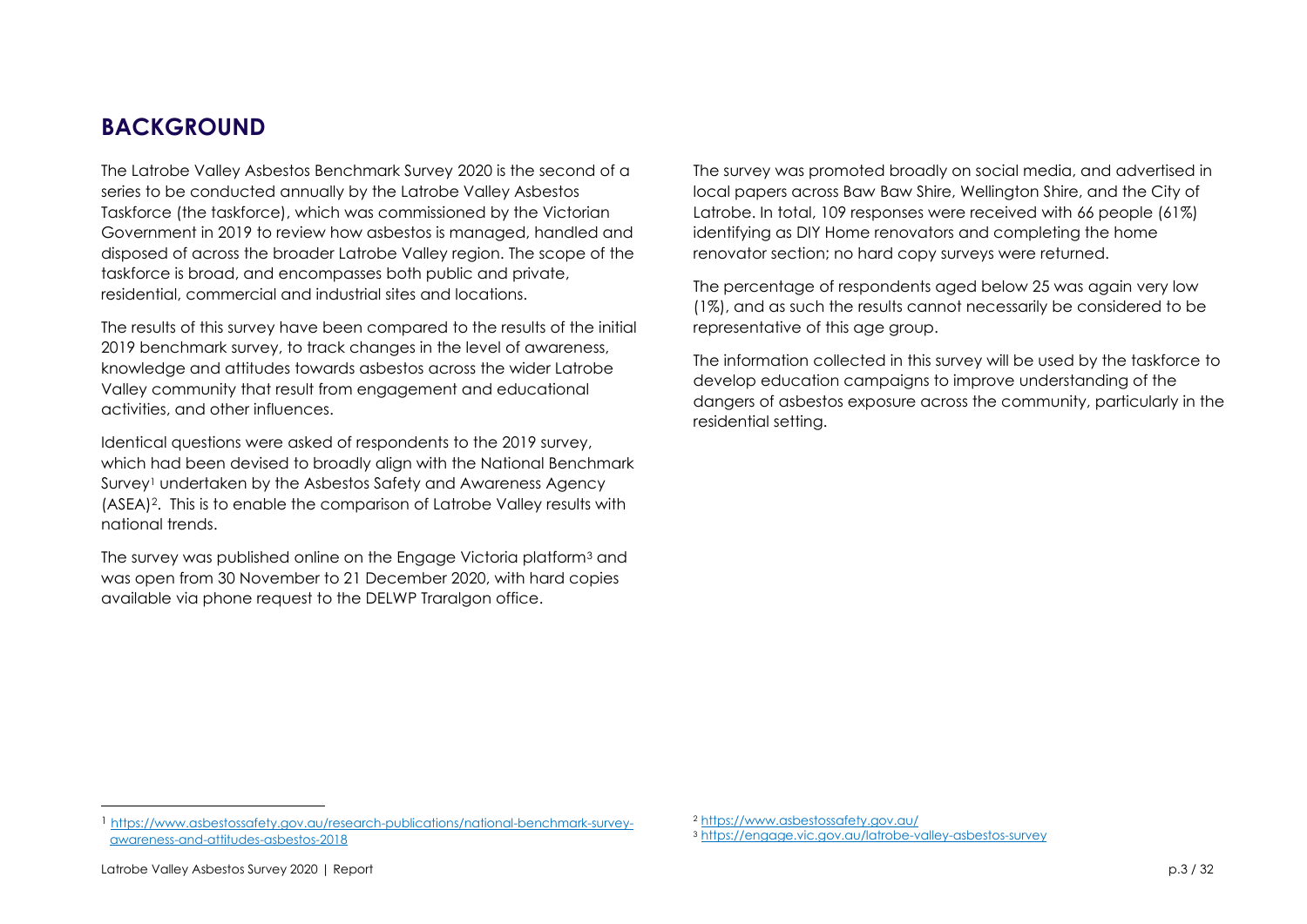# <span id="page-3-0"></span>**EXECUTIVE SUMMARY**

The Latrobe Valley has long been linked to asbestos, with power stations primarily built using asbestos containing materials, as well as workers' housing for State Electricity Commission employees, and also for other industries such as Victorian Railways. Consequently, many people in the Latrobe Valley have succumbed to asbestos related disease.<sup>4</sup>

As detailed in a recent study published by the taskforce,<sup>5</sup> it was also common for planning schemes in the mid-20th century to mandate the use of asbestos cladding for the rebuilding of properties following bushfires. Due to its widespread popularity as a building product, it is thought that Australian homes built between 1940 and 1990 are very likely to contain asbestos.

Today there continues to be a high level of awareness of asbestos and asbestosrelated issues in the Latrobe Valley:

- 88% agree that asbestos is very common in Australian buildings
- 83% agree that even a small amount of asbestos can be very dangerous
- 96% agree that anyone doing renovations needs to be mindful of asbestos.

The two most highly rated concerns regarding asbestos are illegal dumping and the health impacts of asbestos exposure.

In 2019, 37% were concerned about asbestos in power stations, however this has now fallen to 20%. It is noted that a large program of asbestos removal works was undertaken in 2020 at Hazelwood power station and is now almost complete. Another likely factor for this decrease could be the small sample of respondents aged over 65, which is 6% compared to 20% in the 2019 survey. The over-65 age group is more closely linked to asbestos-related diseases, due to the long latency period between exposure and diagnosis, and therefore the assumption follows that this group is more aware of cases arising from workers in Latrobe Valley's power stations.



<sup>4</sup> Beaa. S., Vos. T. and Stone, C., Mesothelioma as a marker for asbestos-related lung disease in Victoria. Health of Victorians, The Chief Health Officer's Bulletin., 2001. 1: p. 10-12. <sup>5</sup> Estimating the volume of residential asbestos remaining in the Latrobe Valley, 2020. <https://www.asbestostaskforce.net/publications/>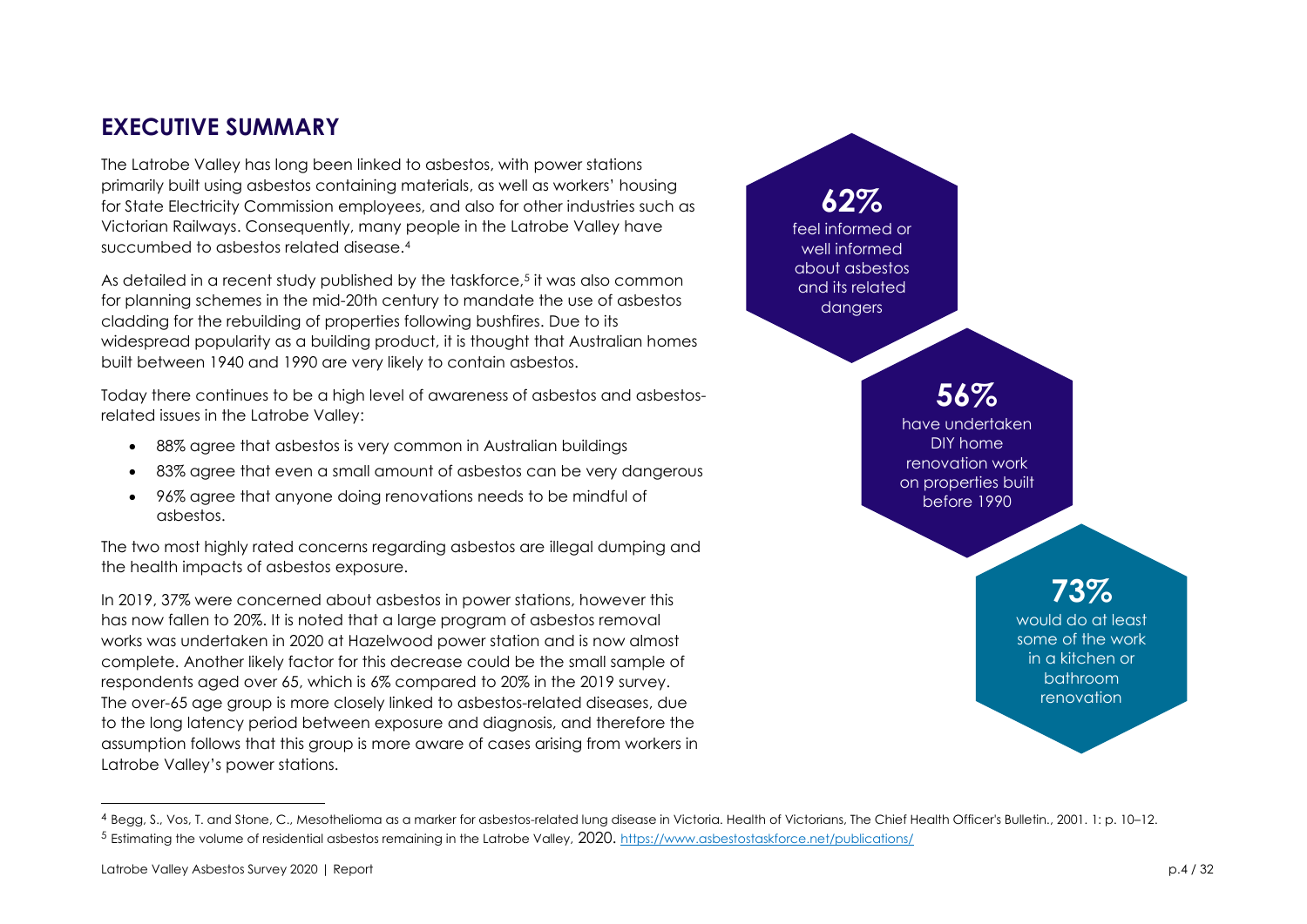It is acknowledged that the significant decrease in the number of respondents aged over 65 is likely to have a bearing on all areas of the survey, as this age group is more likely to have been involved in home renovations in their lifetime, know more people with asbestos-related disease, and therefore have a greater understanding of the risks of asbestos exposure and higher awareness levels of asbestos-related issues.

This survey has returned a figure of 37% who said they have known someone who has died or whose health has been affected as a result of asbestos exposure. In the 2019 survey, this was 65%. Another factor may be the higher number of respondents who have never either lived or worked in the Latrobe Valley; up to 14% from 6% in 2019.

While almost one third (31%) of all respondents are confident in their own ability to identify asbestos containing materials, only 22% have had any formal training. Over half (56%) have been involved in renovations on properties built before 1990 and 73% state they would do at least part of the work in a kitchen or bathroom renovation themselves.

In responding to the questions about home renovations, 61% completed this section of the survey, with more than half saying they had undertaken home renovations in the past three years, and one in five saying they intended to undertake renovations in the next 12 months.

With regards to home renovation works recently completed, there has been a decrease in the number who undertook a risk of asbestos exposure assessment themselves, instead of engaging professionals. This figure has gone from 36% in 2019 to 15% in 2020, which can only be viewed as positive. However, 9% are still doing asbestos removal themselves. Reasons for doing so include believing they had the skills/knowledge to remove asbestos properly (30%), and to save money (50%).

Overall, the survey reveals similar trends that were identified in the 2019 benchmark survey: the identified need for increased education and awareness, more accessible and low-cost disposal options, and greater levels of regulation and compliance.

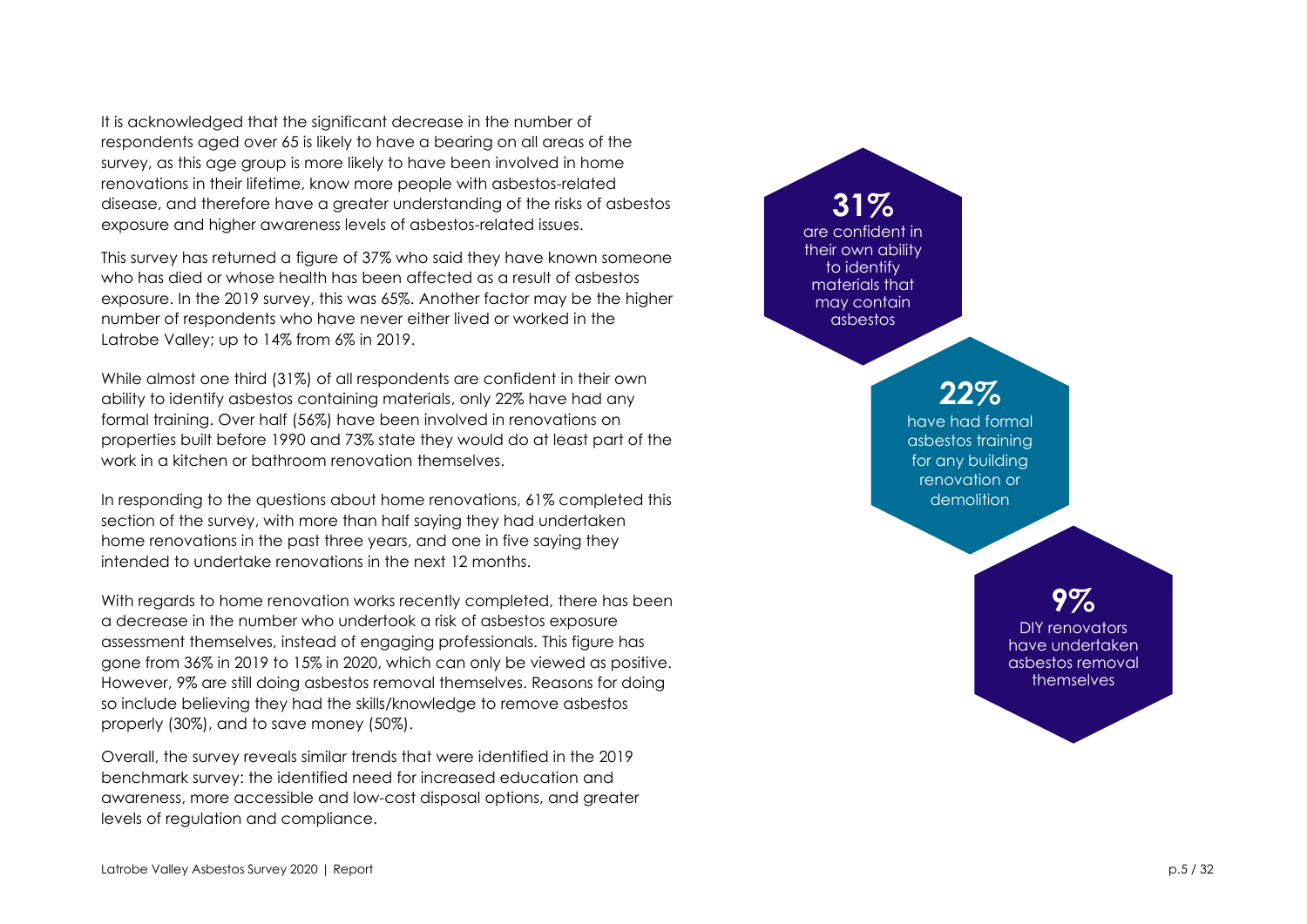# <span id="page-5-0"></span>**SECTION 1 GENERAL POPULATION**

## <span id="page-5-1"></span>**Asbestos awareness**

#### <span id="page-5-2"></span>**Information and messaging**

Of the 109 respondents to the survey, 62% feel informed or well informed about asbestos and its related dangers.

71% reported being exposed to messages about the dangers of asbestos in the last 12 months, and of these respondents, 75% rate their knowledge of the dangers associated with exposure to asbestos as good or very good. This is a higher rate than for all respondents at 65%.

51% believe that it is very important for them to know about asbestos and its related dangers, which is a significant drop from the 74% in the 2019 survey who believed it was very important.

## **75%** Who have been exposed to asbestos messaging in the last 12 months rate their awareness as good or very good

2019: **79%**





#### 0.92% 50.46% 30.28% 16.51% 1.83% Don't know / unsure Very important Important Somewhat important Not important at all **Q3. How important is it for you to know about asbestos and its related dangers?** (n=109)

0% 20% 40% 60%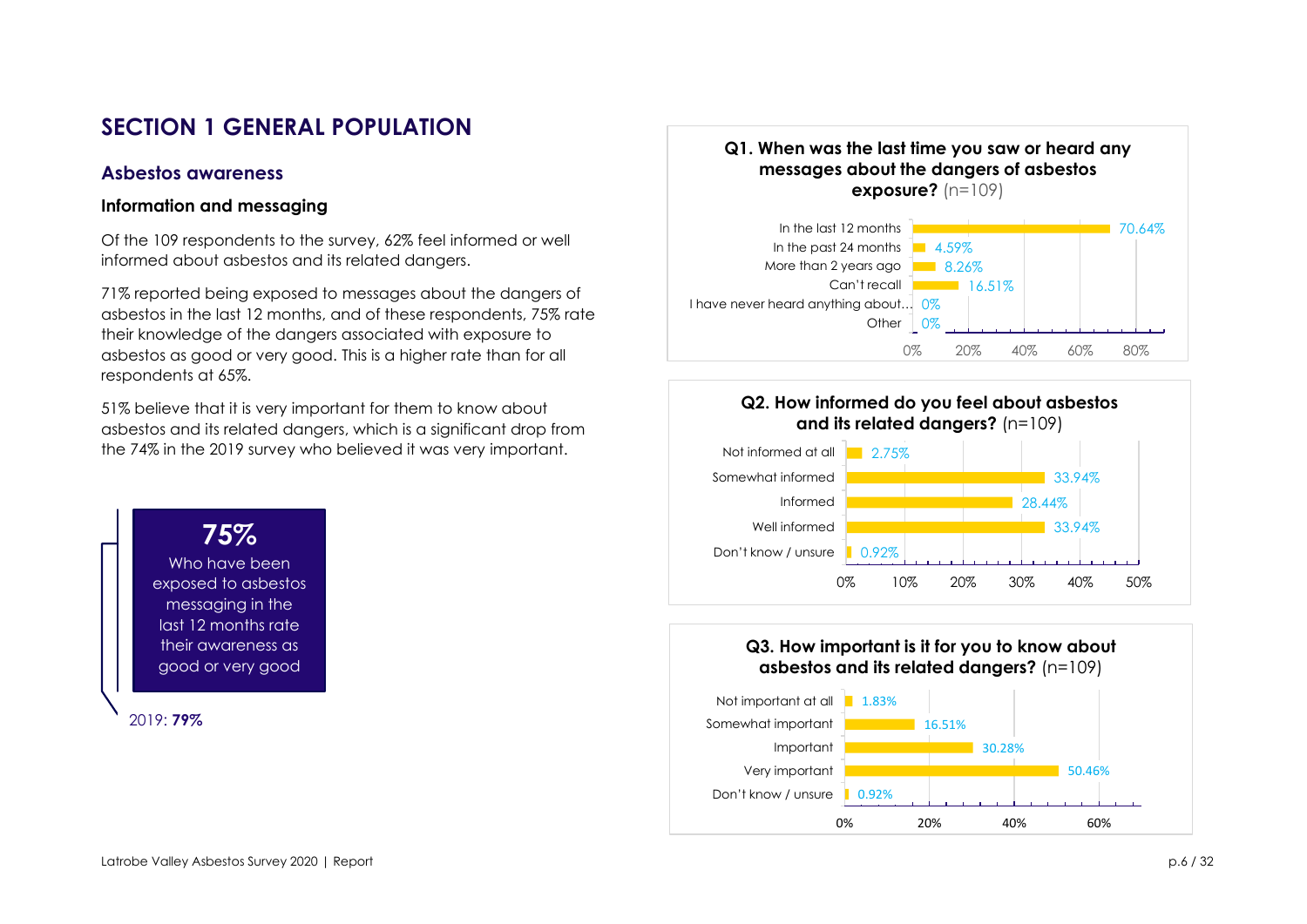

\*One respondent replied "Prefer not to say" to the question "What gender do you identify as?" For simplicy, this response has been removed from the table.

†Age brackets with no respondents have been removed from the table.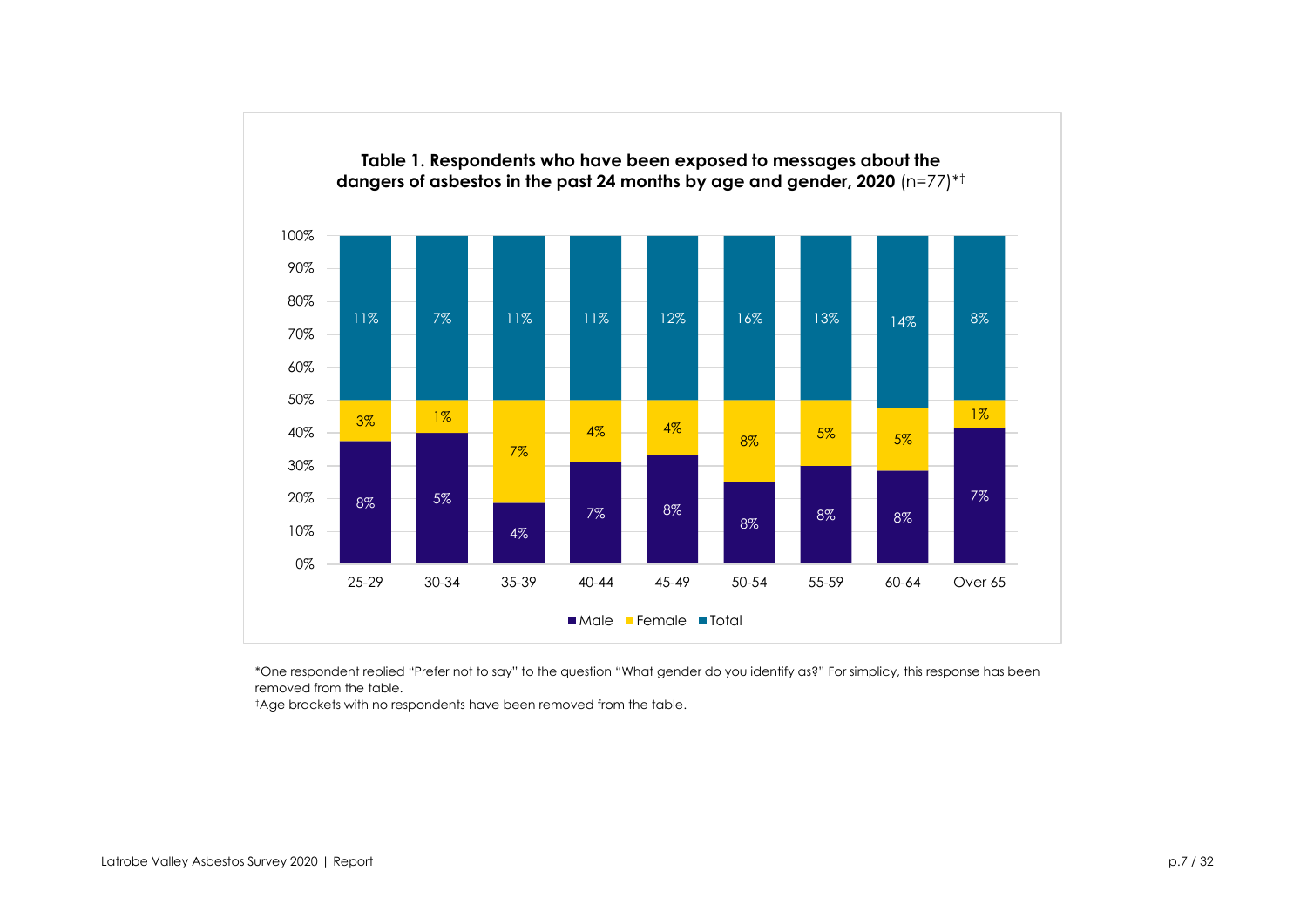#### <span id="page-7-0"></span>**Identifying asbestos containing materials**

**65%** rate their knowledge of asbestos associated dangers as good or very good

2019: **71%**

65% rate their knowledge of asbestos-associated dangers as good or very good and 31% are confident or very confident in their own ability to identify ACMs.

30% are confident in their own ability to identify situations where they or others may be at risk of exposure to asbestos, which is lower than the 43% returned in the 2019 survey.

> **30%** are confident or very confident in their ability to identify situations where others may be at risk of asbestos exposure

2019: **39%**

## **2.75%** No knowledge at all **Q4. How would you rate your own knowledge of the dangers associated with exposure to asbestos?** (n=109)





## **Q6. How confident are you in your own ability to identify situations where you or others may be at risk of exposure to asbestos?** (n=109)



# Latrobe Valley Asbestos Survey 2020 | Report contract p.8 / 32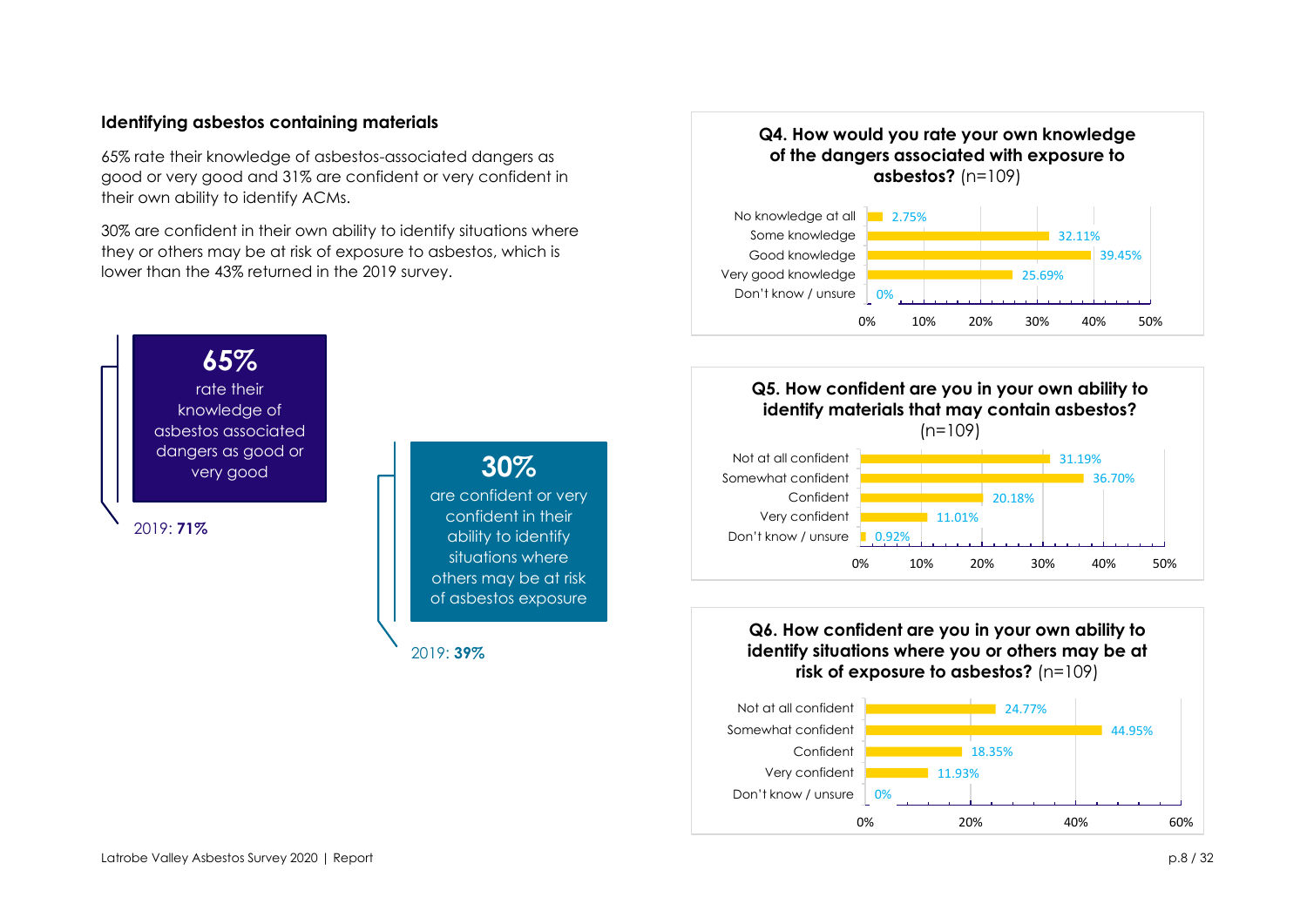#### <span id="page-8-0"></span>**Formal training**

Of the 22% of respondents who have had formal training, 35% said it was delivered in the workplace, and 56% via an external training organisation.

Even though 22% had received formal training, 31% respondents said they were confident or very confident in their ability to identify materials that may contain asbestos.

Fewer people reported having received formal training than in 2019, which may again be affected by the smaller number of respondents in the over 65 age group.





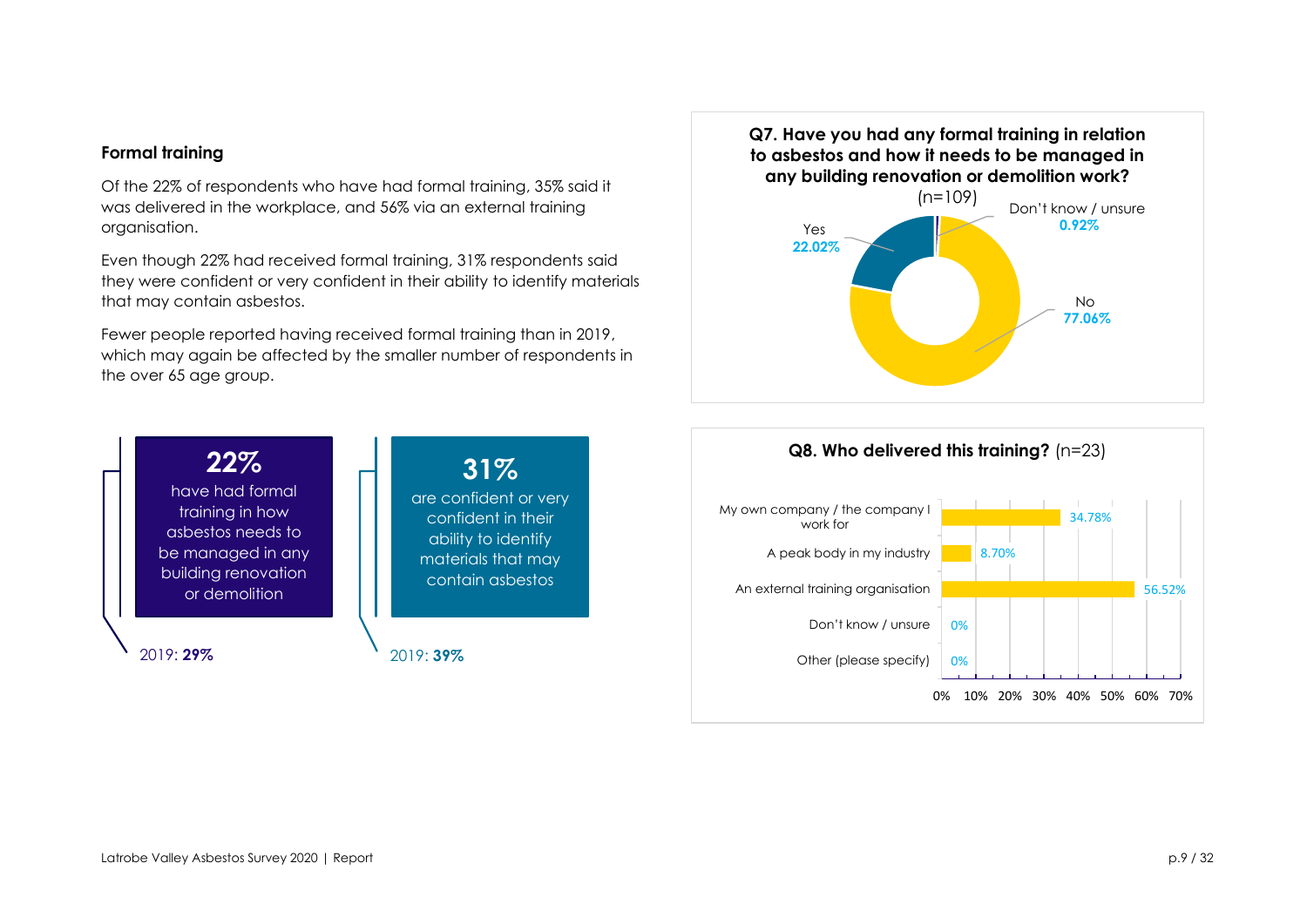#### <span id="page-9-0"></span>**Awareness of the dangers and presence of asbestos**

For the series of questions 9a to 9f, respondents were asked to indicate their level of agreement with each statement.

75% agree that asbestos only poses a danger if disturbed. This is higher than the 63% recorded in the 2019 results. This may indicate that more awareness is needed about asbestos product deterioration, and reminders that simple activities such as putting a hook or nail into a wall that may be asbestos cement sheet may release asbestos fibres, and presents a very real risk of asbestos exposure.



#### 6.42% 13.76% 4.59% 54.13% 21.10% 0% 20% 40% 60% Strongly disagree Somewhat disagree Neither agree nor disagree Somewhat agree Strongly agree **Q9a. Asbestos only poses a danger if disturbed (e.g. as part of a building demolition activity)**   $(n=109)$

#### **Q9b. I would pay for specialist advice if I was unsure something contained asbestos** (n=109)



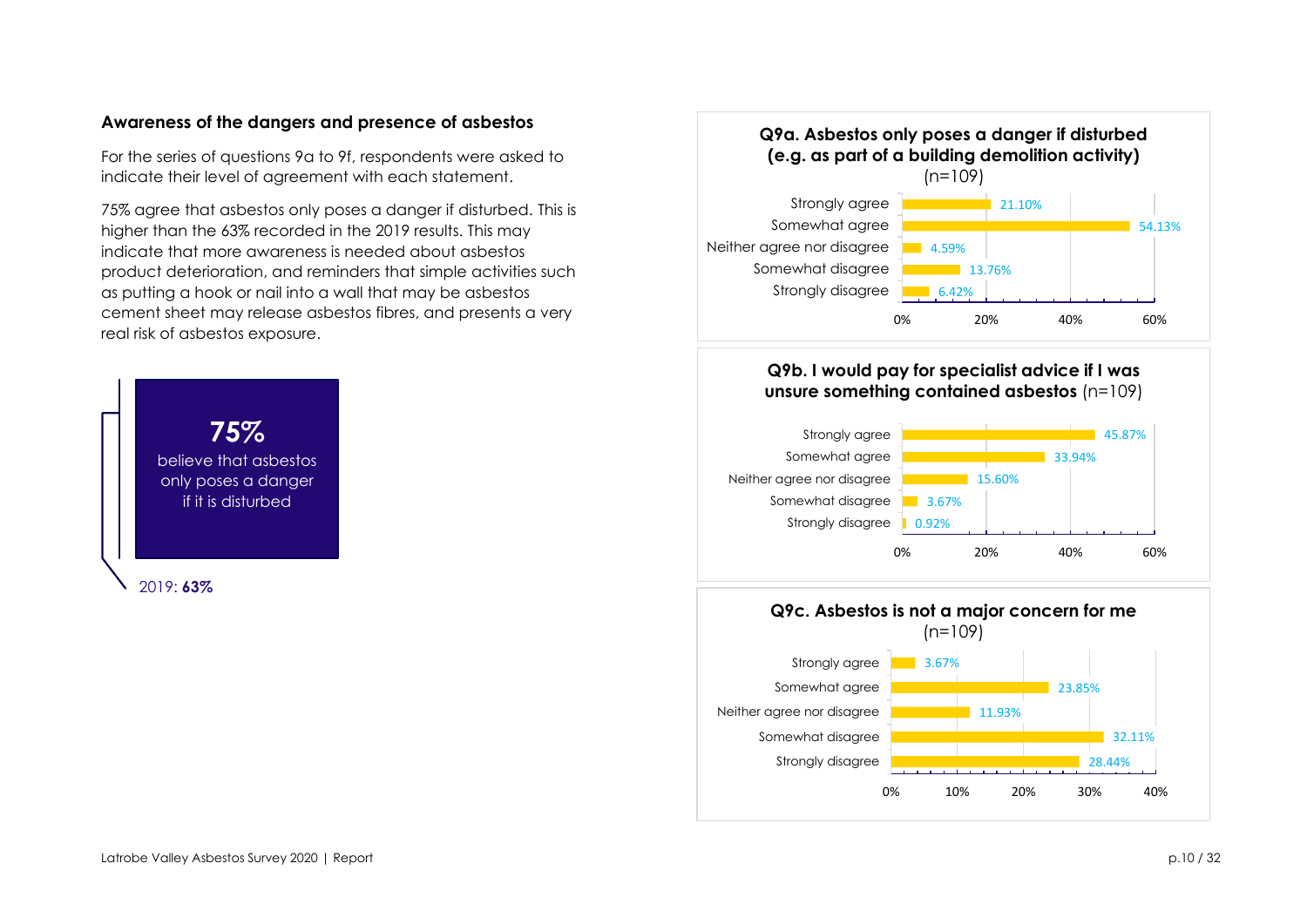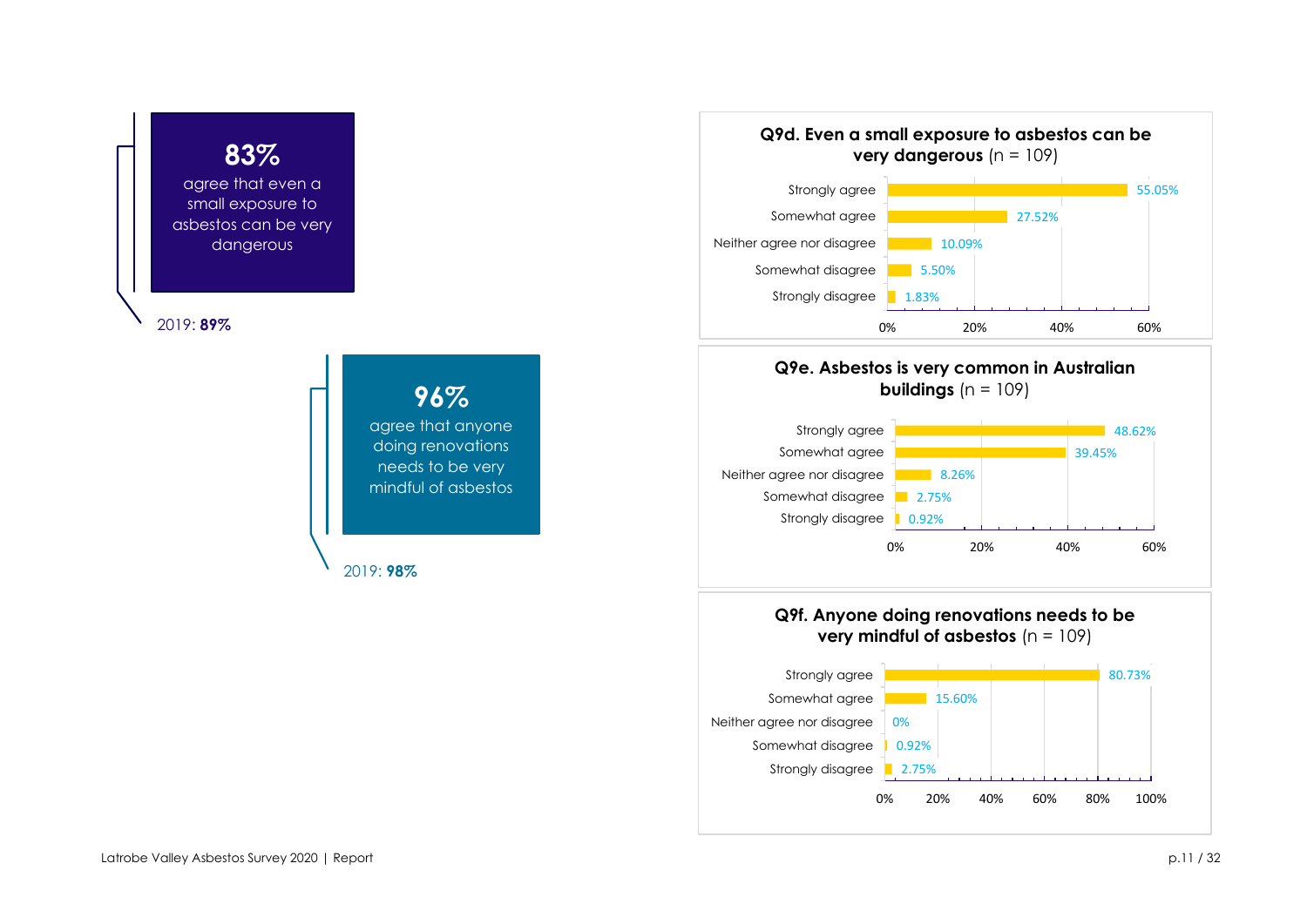## <span id="page-11-0"></span>**Home renovation activity**

Many respondents undertake home renovation works themselves, with only 19% indicating they do not like DIY home renovation projects at all.

Almost three in four (73%) say they would undertake at least some – if not all – of the work themselves in the renovation of a bathroom or kitchen.

Of the DIY renovation work undertaken, the majority (56%) have worked on properties built before 1990.



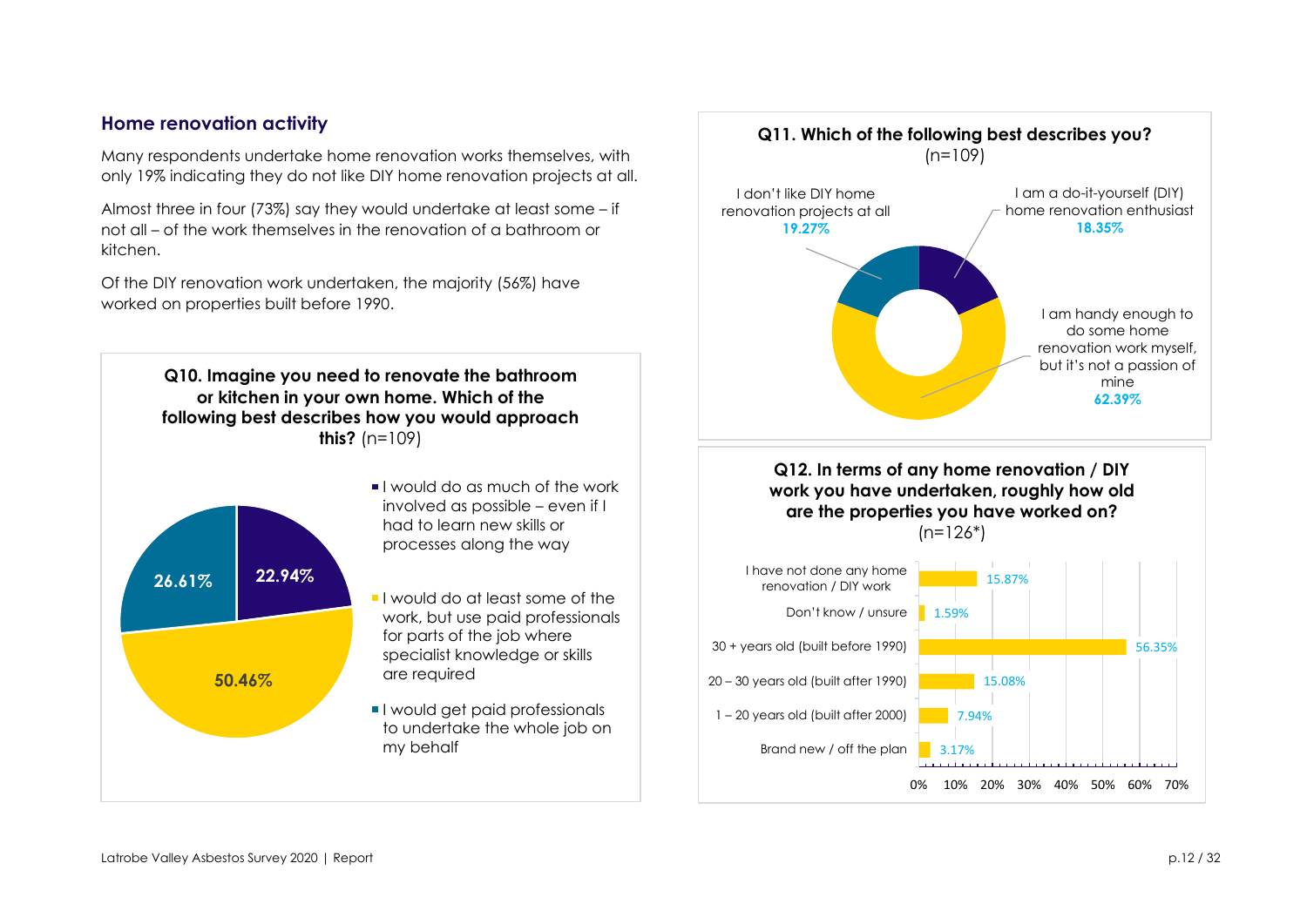# <span id="page-12-0"></span>**HOME RENOVATOR QUESTIONS**

Of the 109 people who participated in the survey, 68 (62%)answered "Yes" to the question "Are you a home renovator or have you undertaken home renovations in the past, or are planning to in the future?" For those who answered yes, the following questions numbered 14 to 23 pertaining to home renovation activities were asked.

Most respondents were aged between 40 – 59 years (see Table 2 below).

The results suggest that DIY activity remains high in the Latrobe Valley, with the vast majority of respondents (88%) doing at least some of the work themselves and two out of five (41%) planning to undertake renovations in the next 12 months.



\*One respondent answered: "Prefer not to say" to the question "What gender do you identify as?" For simplicy of the chart display, this response has been removed from the table.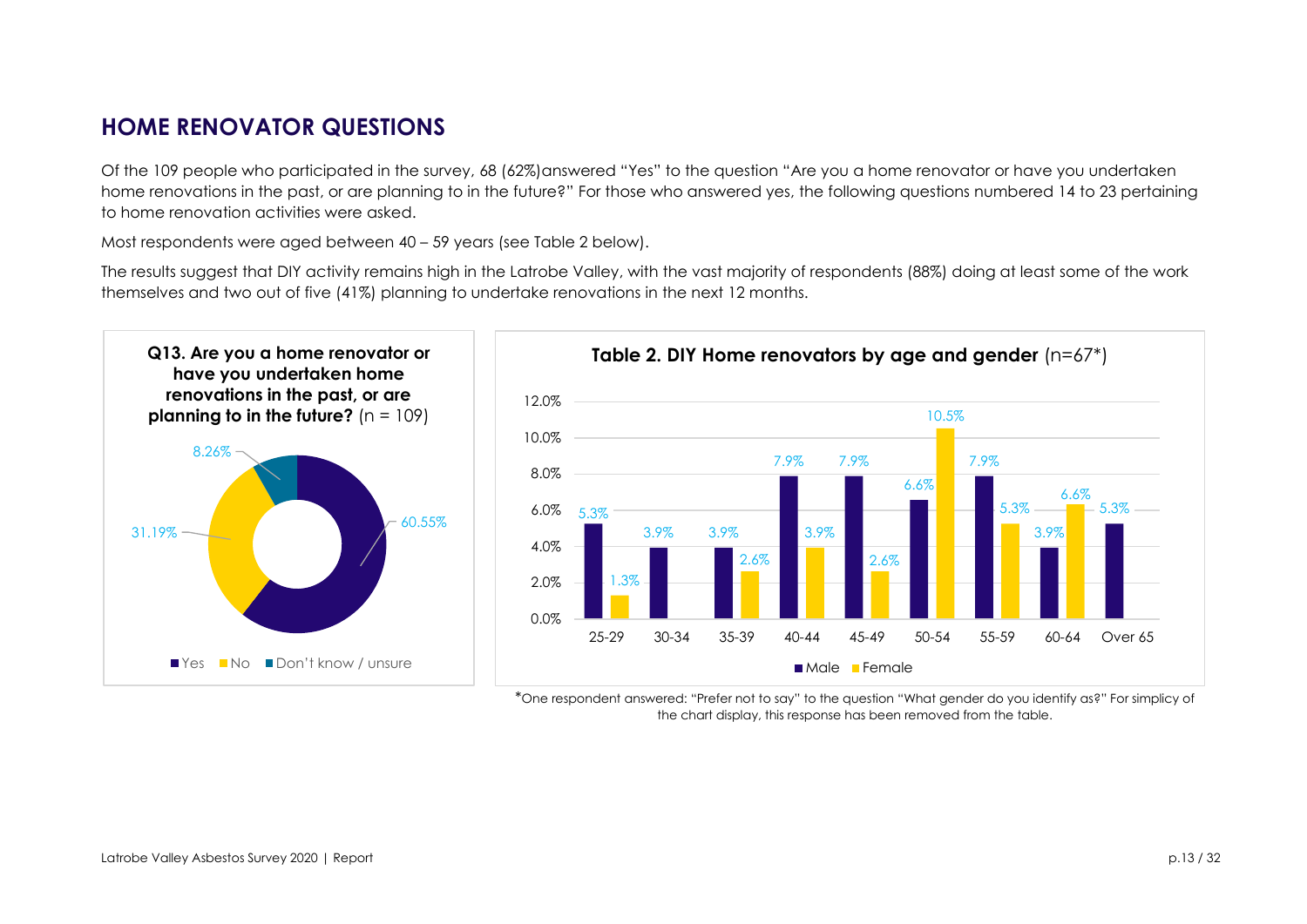## <span id="page-13-0"></span>**Recent works on properties built between 1940 – 1990**

**Q.14 Over the past 3 years, have you ever undertaken any of the following to a residence built or renovated between 1940 and 1990:**

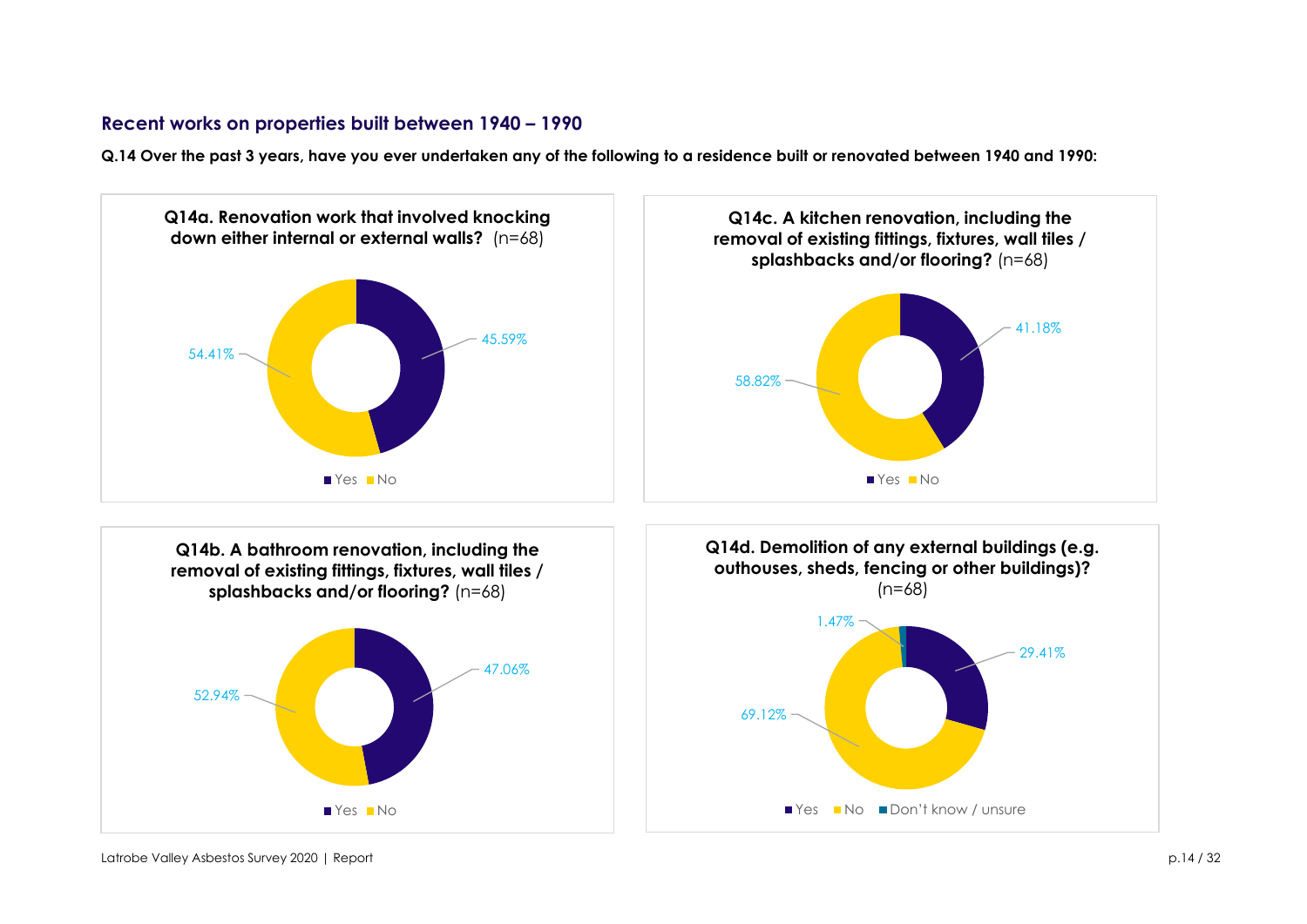#### **Who did the work?**

Nearly 90% of DIY home renovators did at least some of the work themselves, with 12% doing all the work themselves without involving professional trades. This is a significant decline from the 27% who stated in 2019 that they did all the work themselves.

Only about one in eight (12%) engaged trade professionals for the entire works. This highlights the ongoing popularity of DIY home renovation activities.



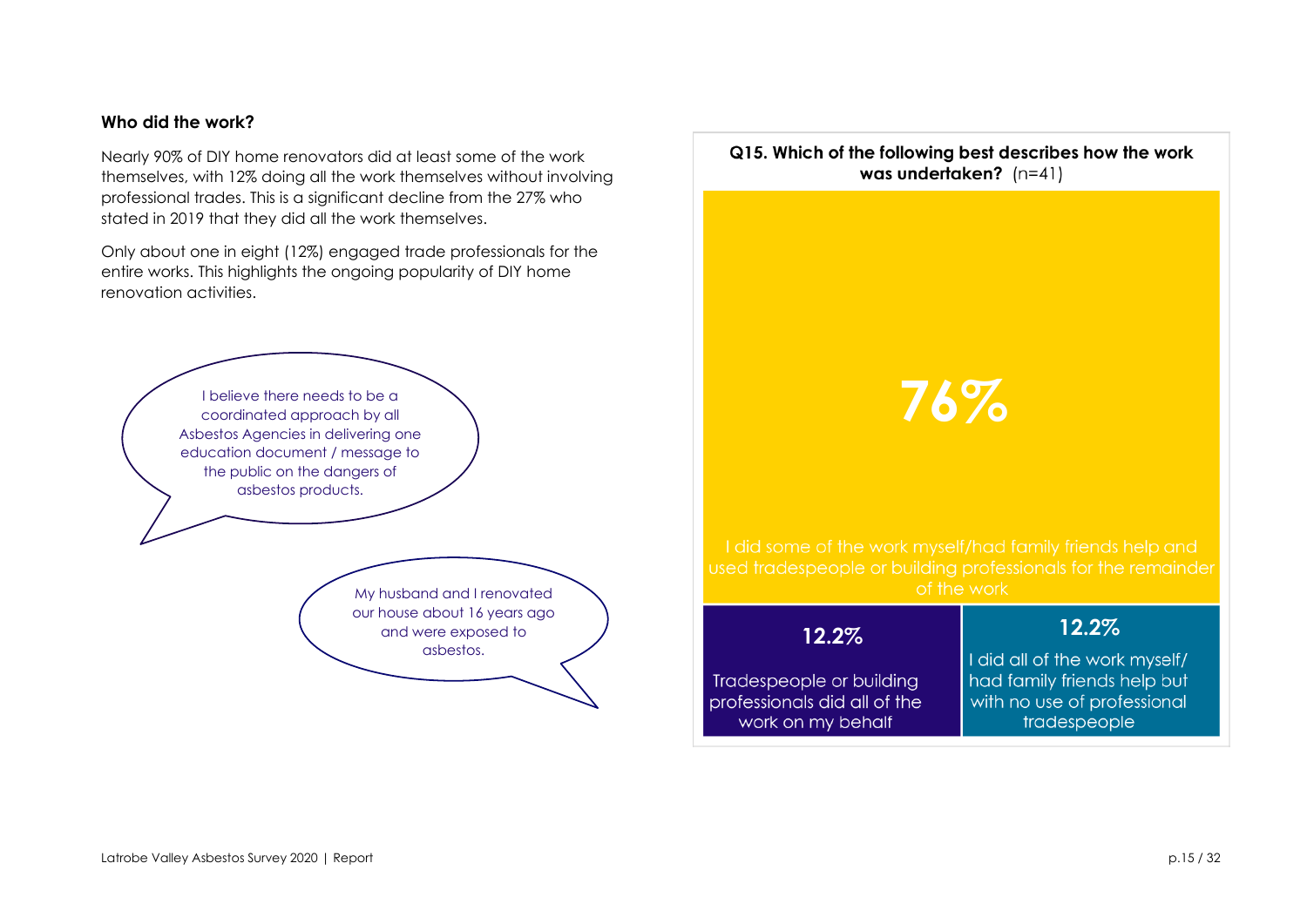## <span id="page-15-0"></span>**Assessment of risk of asbestos exposure**

#### **Was an assessment undertaken?**

For the renovation on properties built between 1940 and 1990, 60% of the respondents reported that an assessment for risk of asbestos exposure was undertaken. One third (33%) said that no assessment was undertaken, which is almost identical to the previous survey (32%).

Of the 60% who reported that an assessment had been undertaken, 68% had renovated kitchens, 72% bathrooms, 68% had knocked down either internal or external walls, and 52% had demolished external buildings.

Of those who renovated kitchens, 27% did not assess the planned work to see if there was risk of asbestos exposure, nor 22% of those who renovated bathrooms. It is concerning that more than one-fifth have commenced renovation works on kitchens and bathrooms that are likely to contain asbestos without doing asbestos assessments.





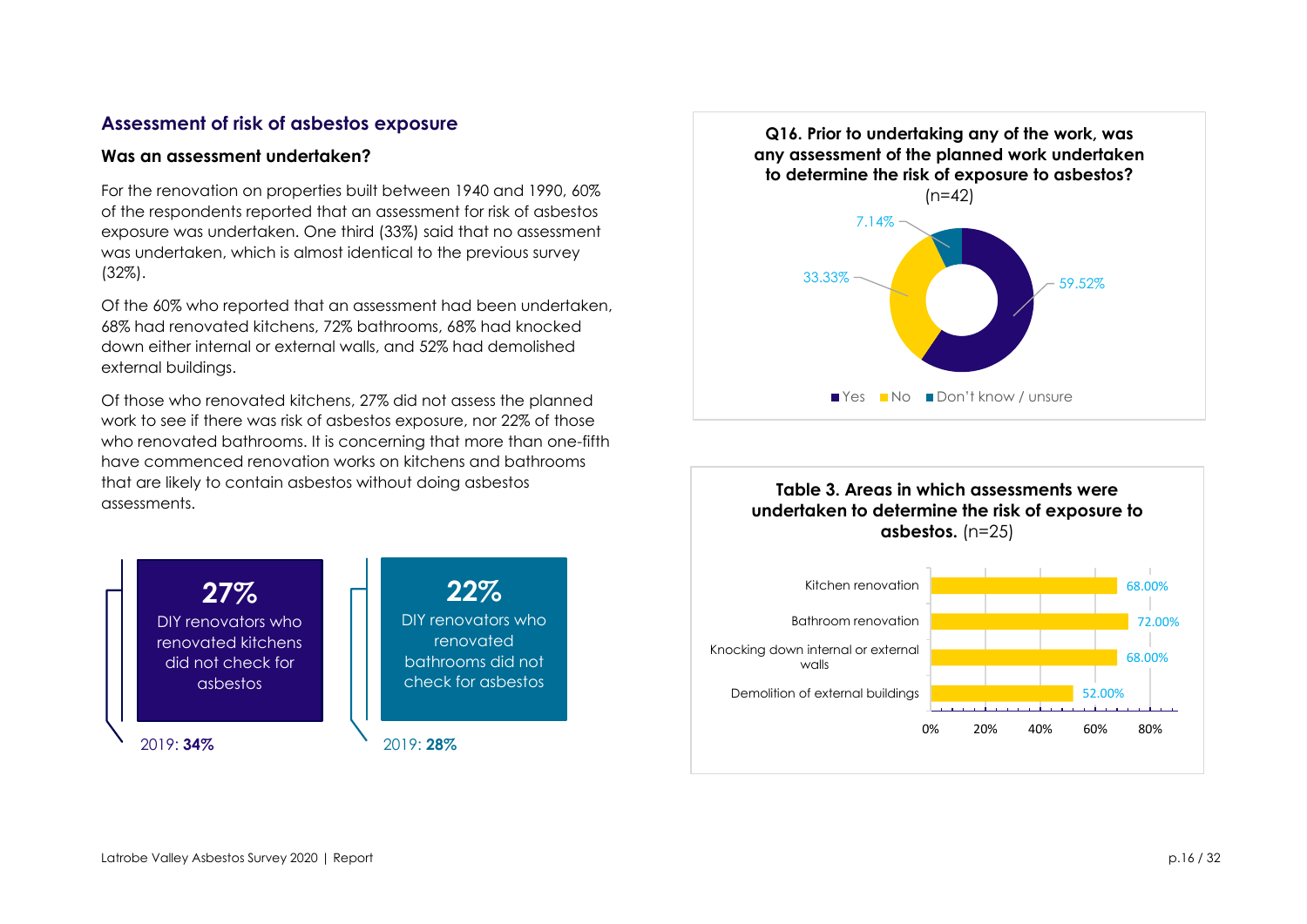#### **Who did the assessment?**

By removing the results for the "not applicable" response for question 17, one-third (33%) did the assessment for risk of exposure to asbestos themselves. While this is higher than the national figure of 22%, it is lower than the 36% returned in the 2019 survey.

40% reported that the tradesperson / builder / contractor did this on the respondent's behalf (up from 31% in 2019) and 20% engaged an asbestos professional to perform the assessment, which is slightly lower than the 2019 survey (22%).



## **Q17.\* If the planned work was assessed, who undertook that assessment?** (n=30)



\* The "not applicable" response has been removed from this table.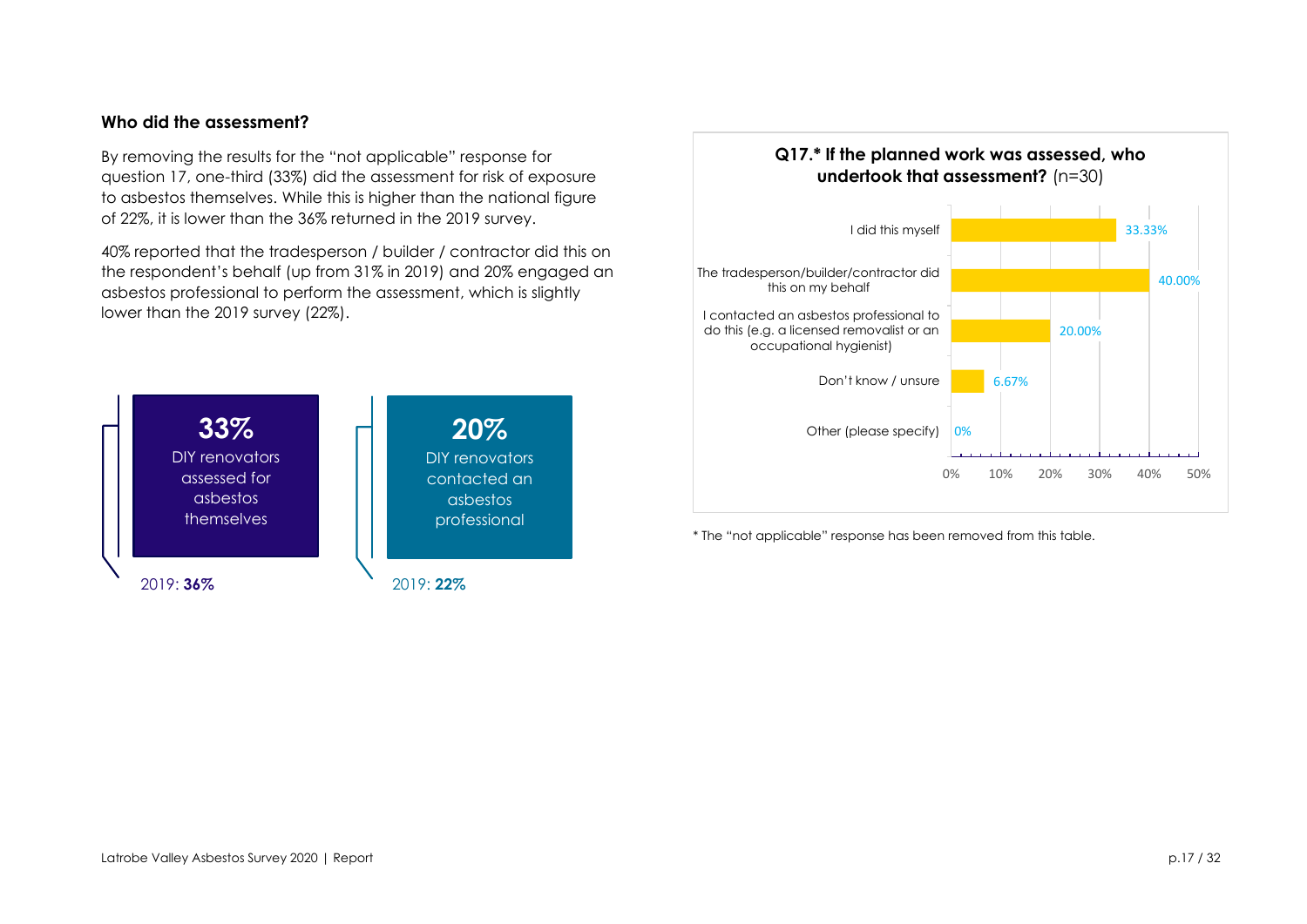## <span id="page-17-0"></span>**Removal of asbestos**

#### **Was removal of asbestos required?**

Almost half (48%) reported that asbestos did not need to be removed, while 43% did remove asbestos containing materials, up from 30% in 2019. 10% did not know or were unsure if asbestos removal had been undertaken.

Of the 20% who engaged an asbestos professional for the assessment, 83% subsequently engaged a licensed asbestos removalist to remove the ACMs.

Of the 30% who performed their own assessment, 57% went on to remove it themselves, which is significantly higher than the 31% reported in 2019. Only 14% engaged a licensed removalist.

Of those who engaged a tradesperson/builder/contractor to perform the assessment, 27% subsequently engaged a licensed asbestos removalist, while 64% reported that asbestos did not need to be removed. This is more than four times higher than in 2019, when 14% reported that it did not need to be removed.

#### **Who removed the asbestos?**

By removing the results for the "not applicable" response for question 19, the data shows that more than half (56%) engaged a licensed removalist to remove the asbestos.

However, a significant percentage did the removal themselves; 33%, which is almost twice as many reported in 2019 (18.75%), and more than the national figure of 20%. 11% engaged the tradesperson/builder/contractor undertaking the works to perform the removal.



## **Q19. Which of the following best describes how the asbestos was removed and disposed of?**



**\*** The "not applicable" response has been removed from this table.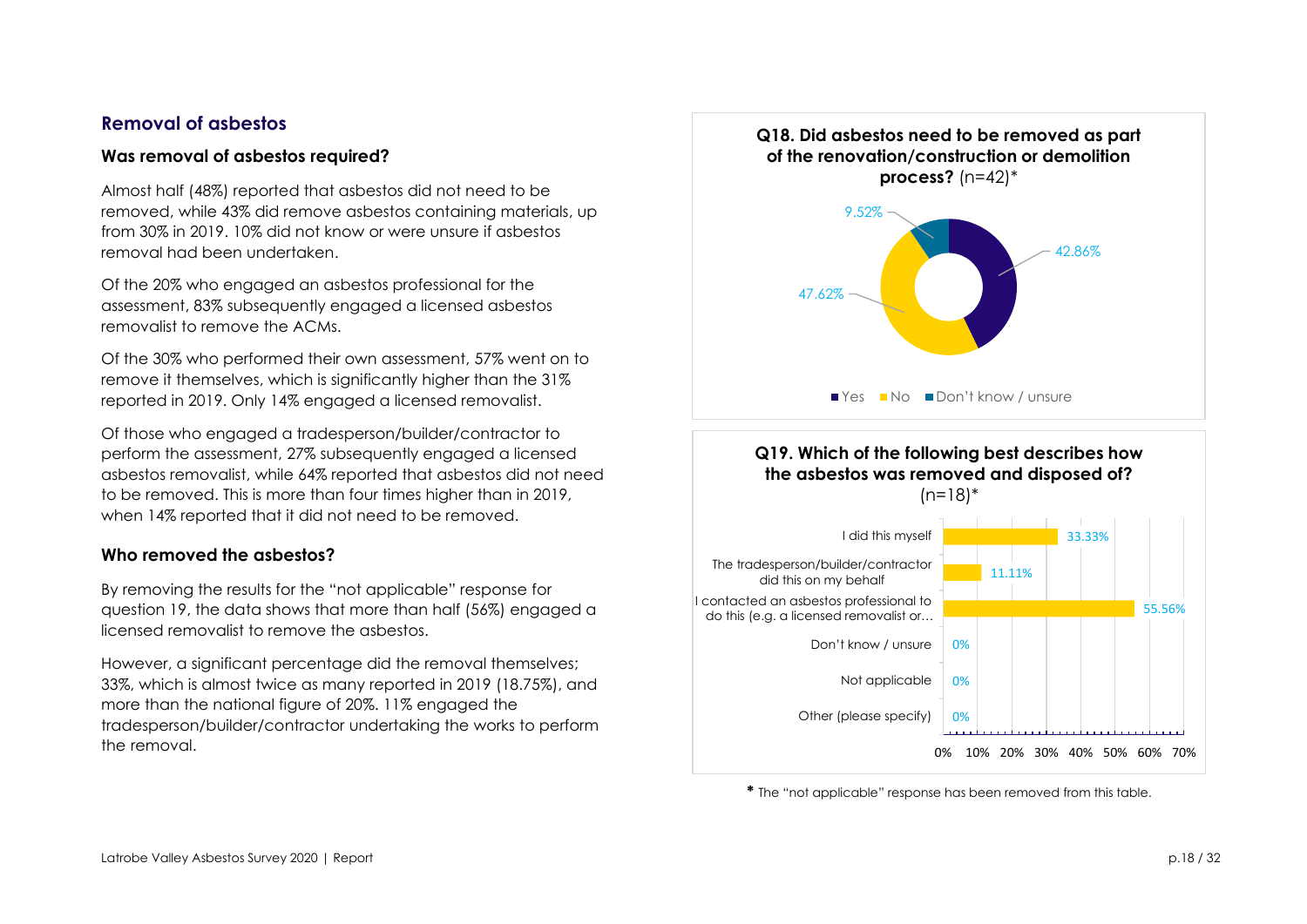#### **Why the DIY renovator removed the asbestos themselves**

Half of the respondents who removed asbestos-containing materials themselves state that the reason was to save money. This is significantly more than both the 2019 survey results and the national survey results at 37% and 39% respectively.

In the national survey, 46% of respondents said they removed the asbestos themselves, stating that they believe they have the skills/knowledge to do so. This survey returned a result of 30% compared to 57% in 2019.



#### 0% 20.00% 0% 30.00% 0% 50.00% 0% 20% 40% 60% Other (please specify) Don't know / unsure I couldn't access a licensed asbestos removalist in my area I felt I had the skills or knowledge to do this properly Asbestos is not that dangerous To save money **Q20. If you removed and disposed of the asbestos yourself, what was the main reason for doing this?** (n=10)

My daughter recently bought a house and we don't know if there is any asbestos in or around the house. She is hoping to [do] some renovations in the future. We are worried about removal and associated costs.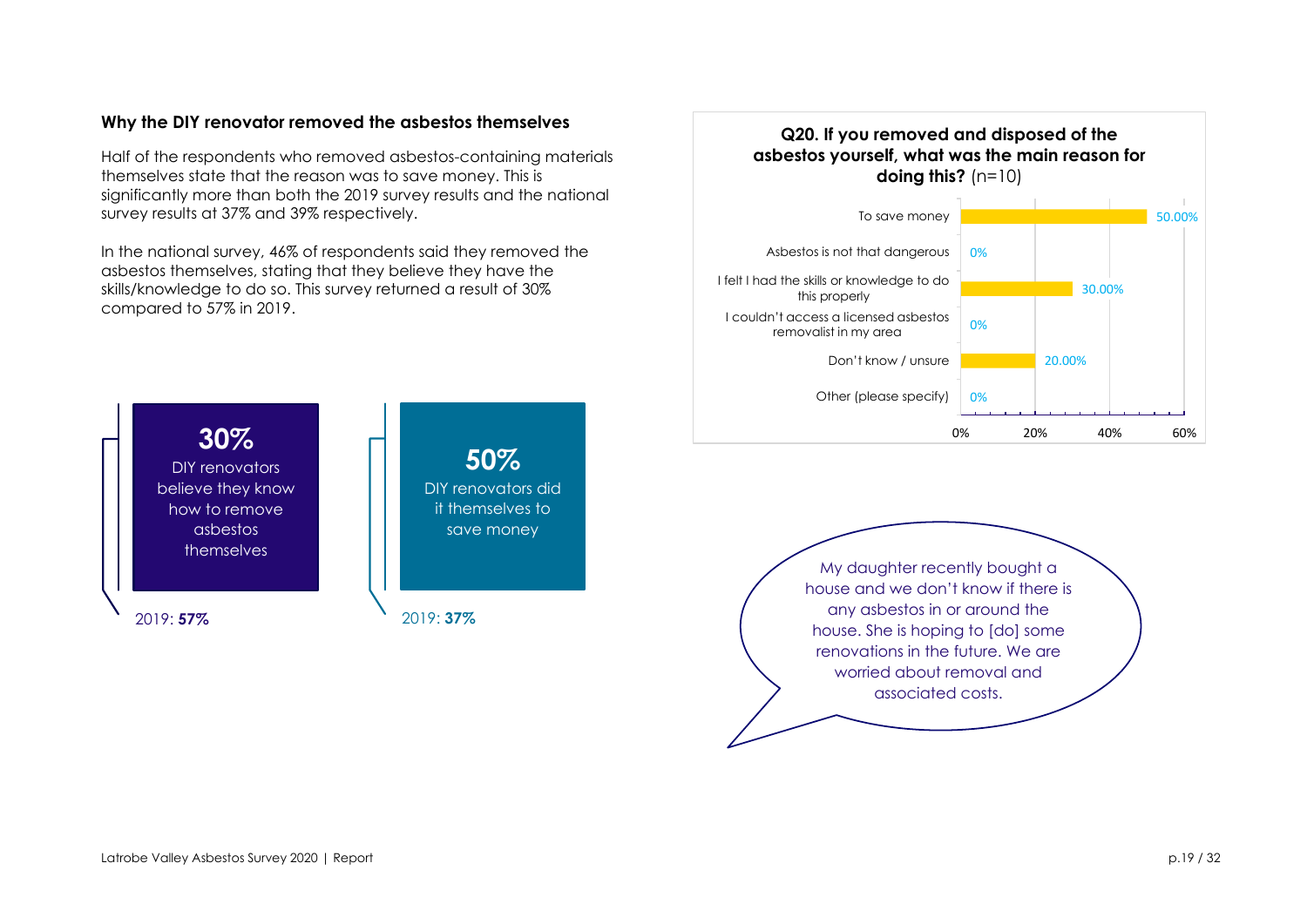## <span id="page-19-0"></span>**DIY Renovators asbestos awareness level**

All survey participants were required to answer Q.21 and these results can be seen in the Q21 chart at right.

Table 4 shows the responses from those who identified in Q.18 that asbestos needed to be removed, and who also reported in Q.19 that they did this removal themselves.





## **Table 4. How DIY renovators who said asbestos had to be removed (Q18) and who removed it themselves (Q19) describe themselves.** (n=6)

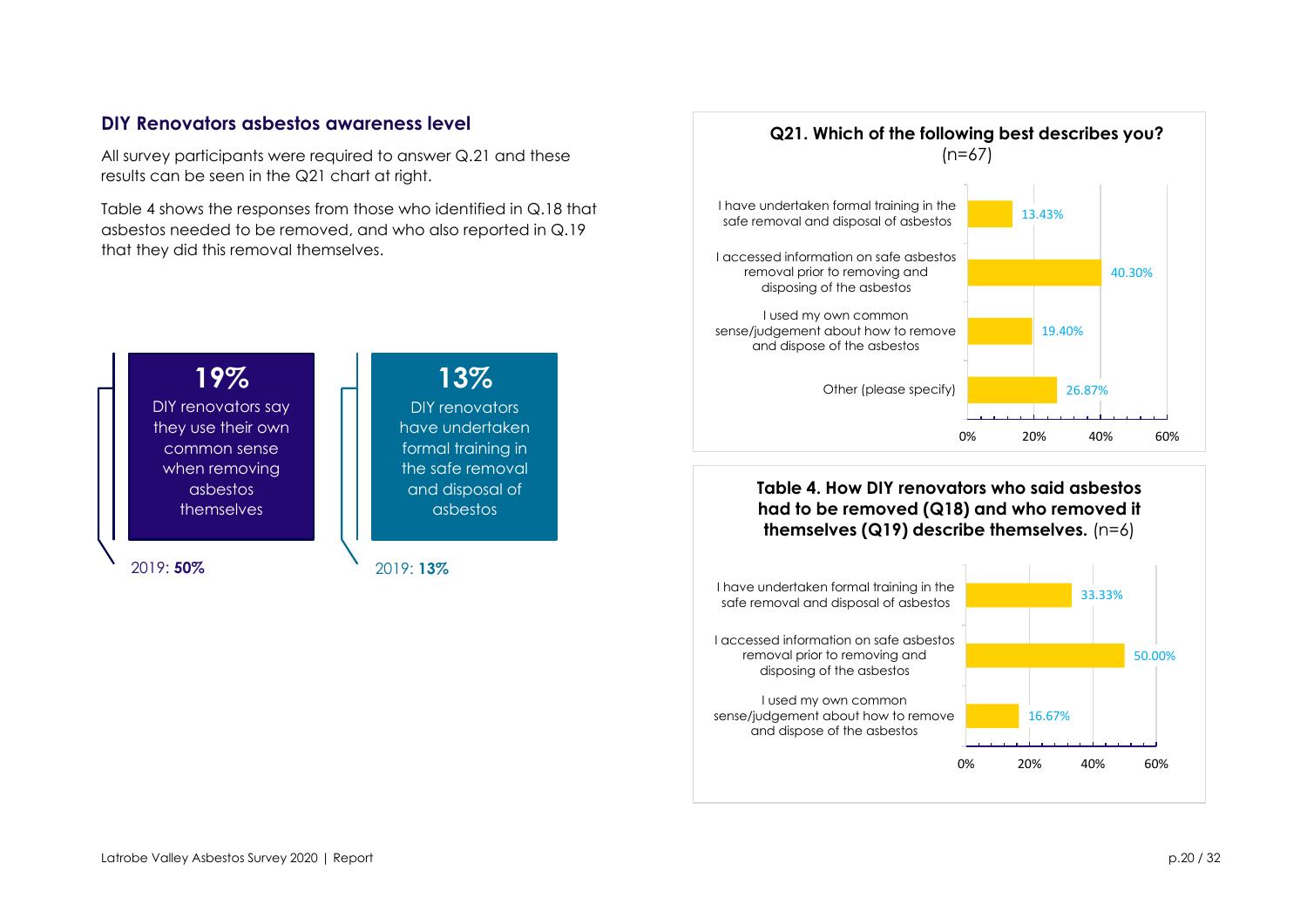## <span id="page-20-0"></span>**Future renovations**

Two out of five (41%) DIY home renovators reported that they were likely to do renovation work on properties built or renovated between 1940 – 1990 in the next 12 months.

23% said they intended to knock down internal walls; 30% said they would work on a bathroom, 23% plan to work on a kitchen and 17% plan to renovate buildings such as outhouses and sheds or fencing.

Of those who intend to undertake renovations, 11% have had formal training, 44% have accessed information on safe asbestos removal prior to removal and disposal, and 11% reported to use their own common sense when it came to asbestos removal and disposal.

2019: **43%** 2019: **33% 41%** DIY renovators plan to undertake renovations in the next 12 months **11%** DIY renovators who plan to undertake renovations say they use their own common sense with regards to asbestos

40.91% 46.97% 12.12% **Table 5. DIY renovators undertaking renovation work on properties built between 1940 – 1990 in the next 12 months** (n=66) ■ Yes ■ No ■ Don't know / unsure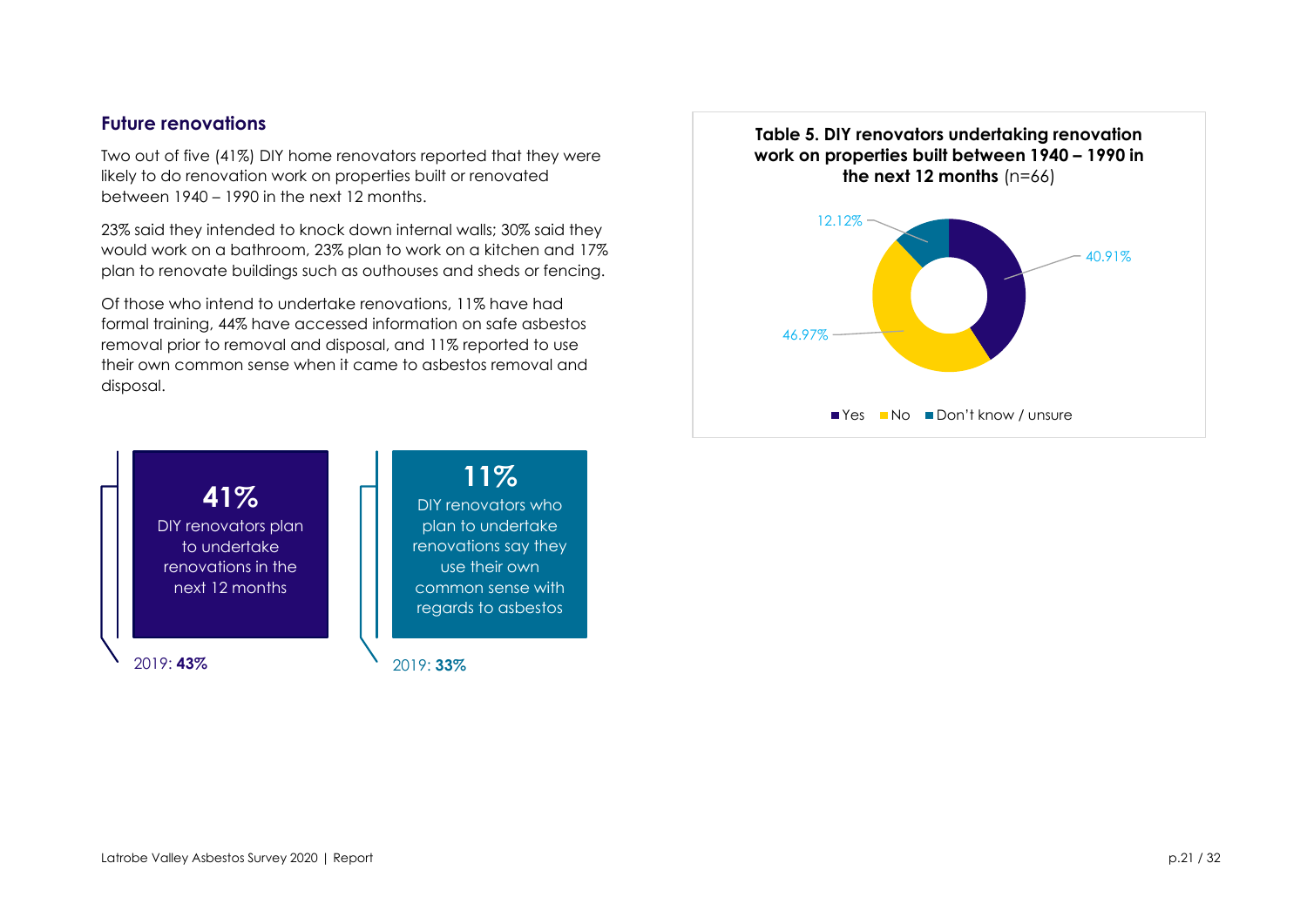**Q22.Over the next 12 months, are you likely to undertake any of the following to a residence built or renovated between 1940 and 1990?**

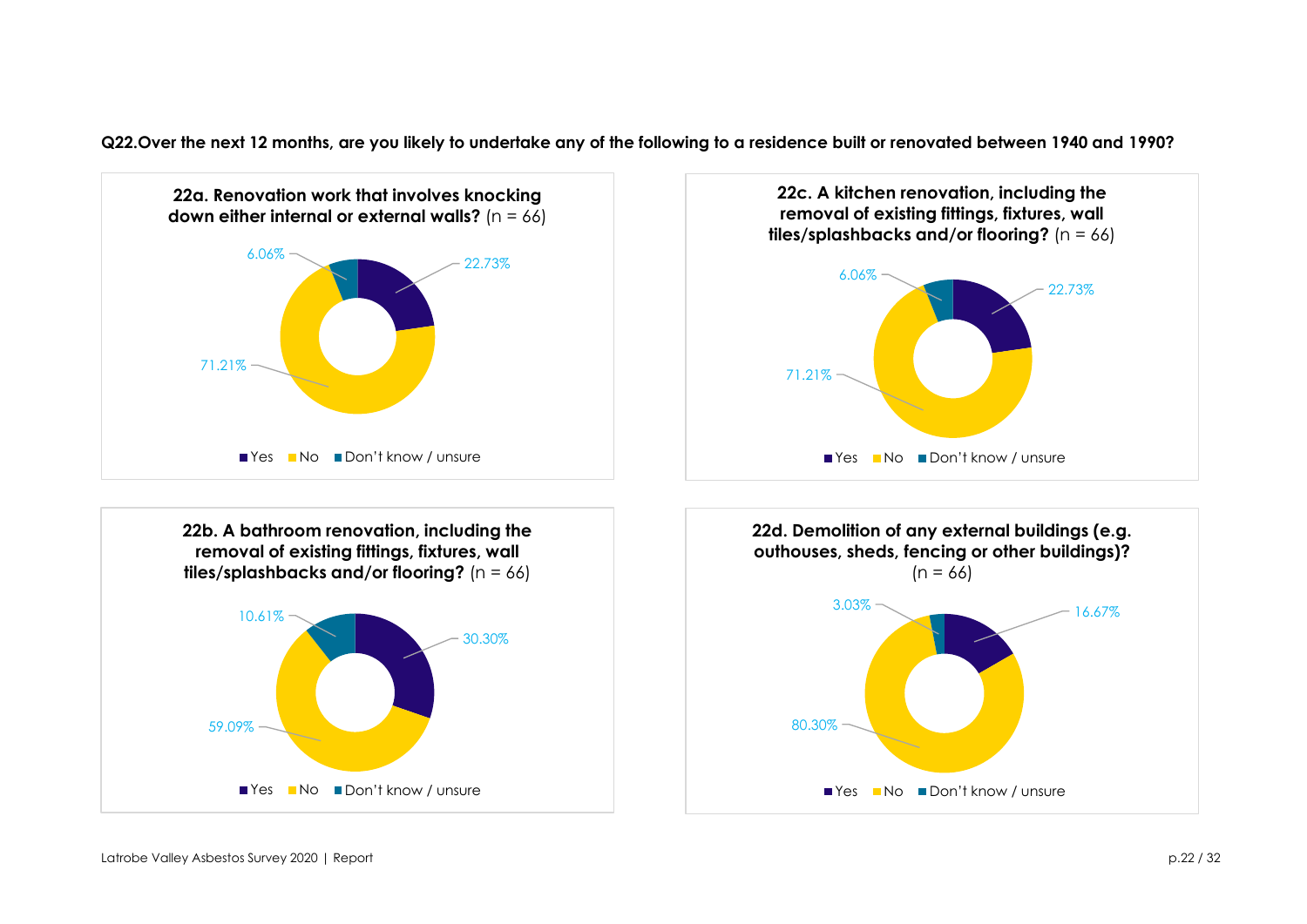## <span id="page-22-0"></span>**Attitudes towards asbestos**

Over 90% of home renovation respondents take asbestos and its dangers very seriously and 89% consider asbestos to be a key consideration when preparing to undertake a renovation.

85% say that they know how to protect themselves from exposure to asbestos, which is higher than the 78% reported in 2019.

While 74% believe that they have enough information about asbestos to make informed decisions when doing renovations, 16% do not feel confident in this regard.

The responses reveal that the majority (70%) consider engaging a licensed professional to remove asbestos is the correct thing to do where asbestos is identified on their site. However, 17% report not knowing what to do if asbestos is identified.

With regards to identifying and managing asbestos on a job site, nearly two thirds (64%, up from 56% in 2019) believe they have sufficient knowledge to do this themselves.

Nearly three quarters (71%) of respondents remain concerned about potentially being exposed to asbestos.



**Q.23 Please indicate your level of agreement with the following statements:**



#### **23b. Asbestos removal must be undertaken by licensed specialists in this field** (n=66)

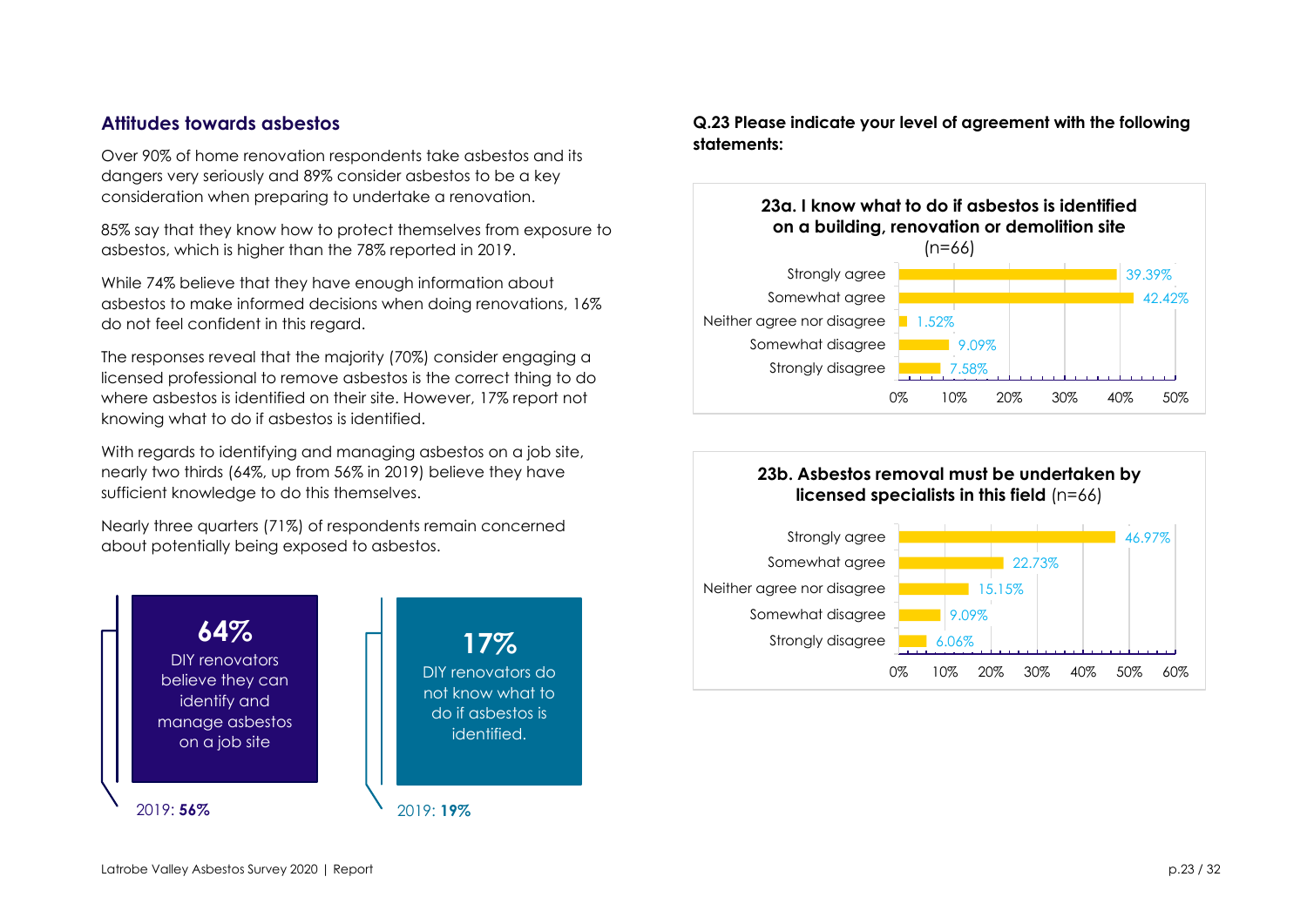











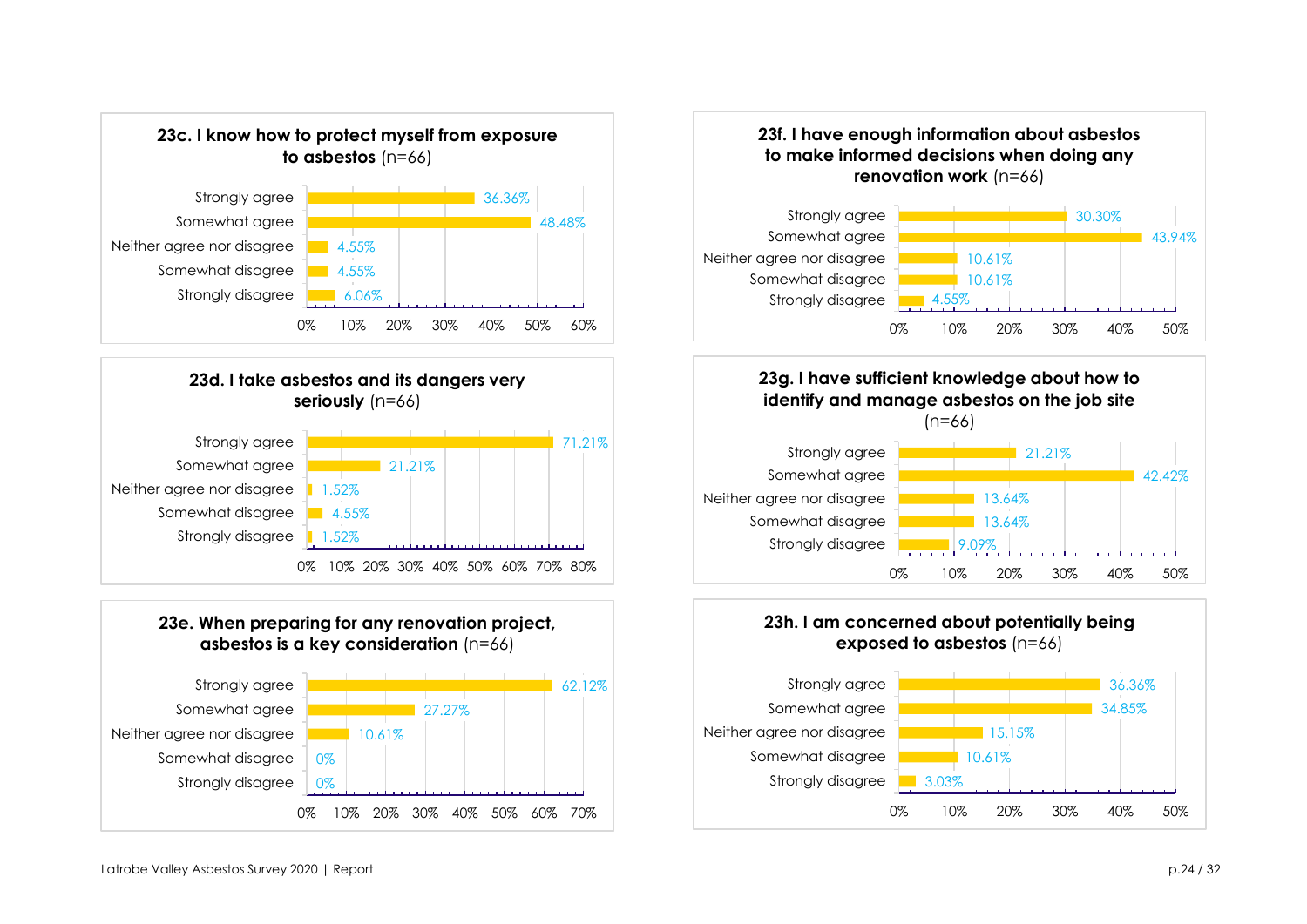#### **Where people go for information about asbestos**

The internet is the primary source of asbestos information, with 41% using Google to search for information on asbestos. This is followed by asbestos removal companies at 32%, which is an increase from the 20% reported in 2019. There is a low reliance on local council (5%) and builders/building inspectors (4%).

Free text answers from other questions also revealed that one respondent mentioned GARDS<sup>6</sup> as their source of information, and another "All of the above."

More people are aware of the Latrobe Valley Asbestos Taskforce, with an increase to 58% from 44% saying they have heard about the taskforce.





<sup>6</sup> Gippsland Asbestos Related Diseases Support Inc/Asbestos Council of Victoria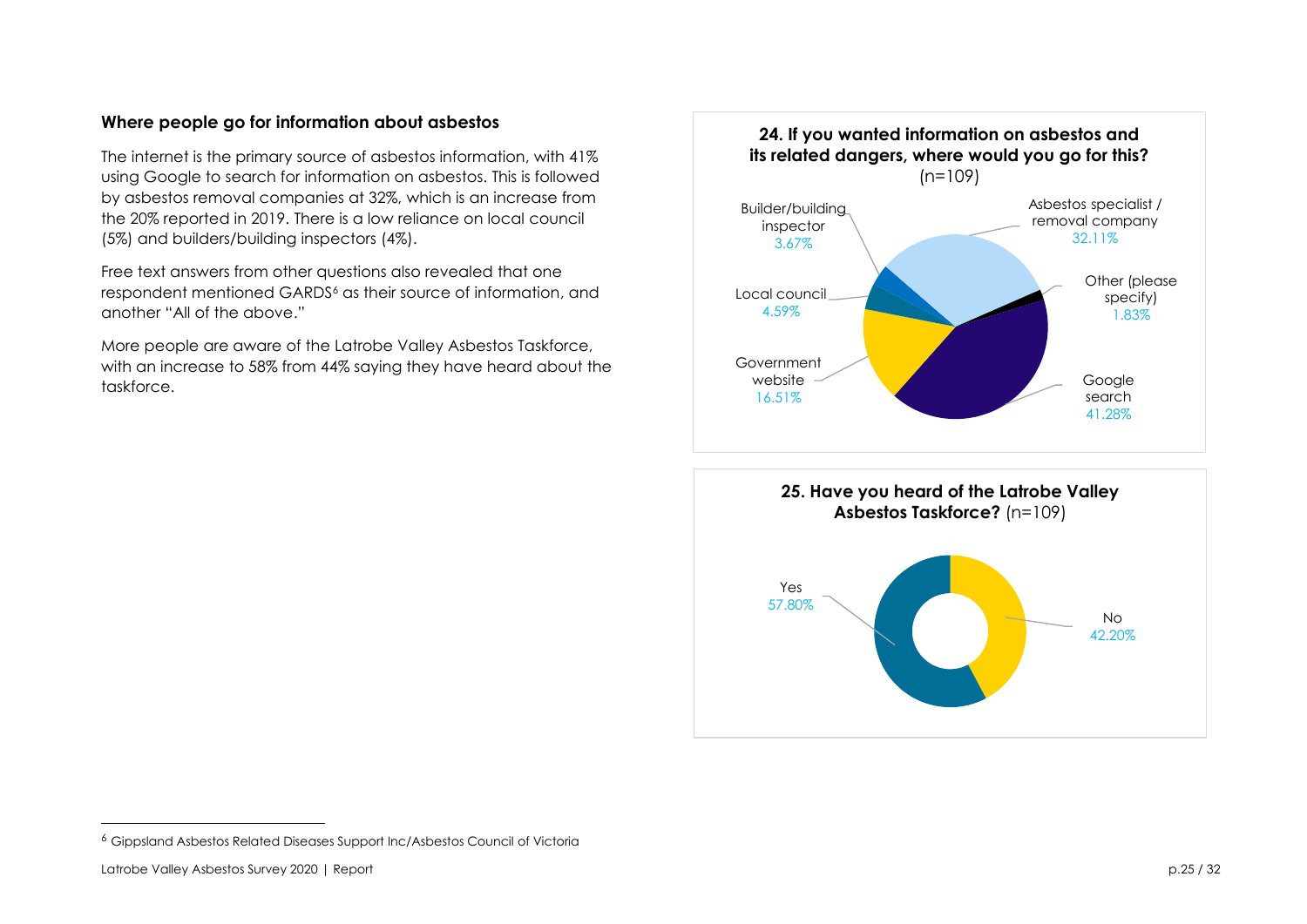#### **Concerns about asbestos**

The community is concerned about many asbestos related issues in the Latrobe Valley, with health effects and illegal dumping identified as the areas of greatest concern. One in three (32%) believe that not enough people are aware of the dangers of asbestos exposure, and one in four (27%) are concerned about home renovators not using licensed removalists. In 2019, 37% were very concerned about asbestos in power stations, however this has declined to 20%.



# 9.17% 41.28% 32.11% 26.61% 37.61% 18.35% 20.18% 45.87% 0% 10% 20% 30% 40% 50% 60% I am not concerned All of the above Not enough people are aware of the dangers of asbestos exposure Home renovators not using licensed asbestos removalists Health effects of asbestos exposure Storage of asbestos waste Asbestos in power stations Illegal dumping of asbestos **26. What concerns you the most about asbestos in the Latrobe Valley?** (n=109\*)

\*This was a multi-select question and respondents were able to select more than one answer.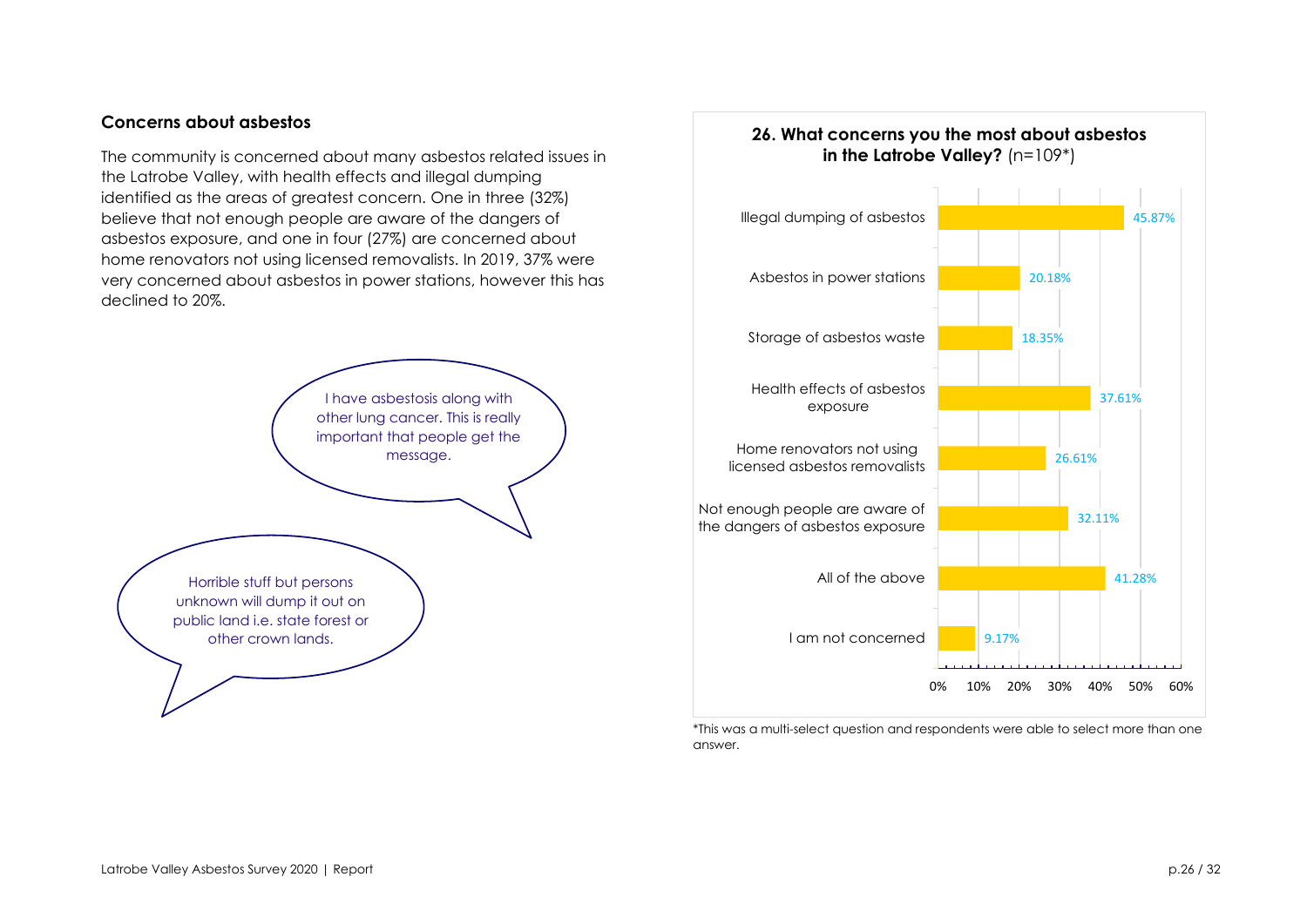<span id="page-26-0"></span>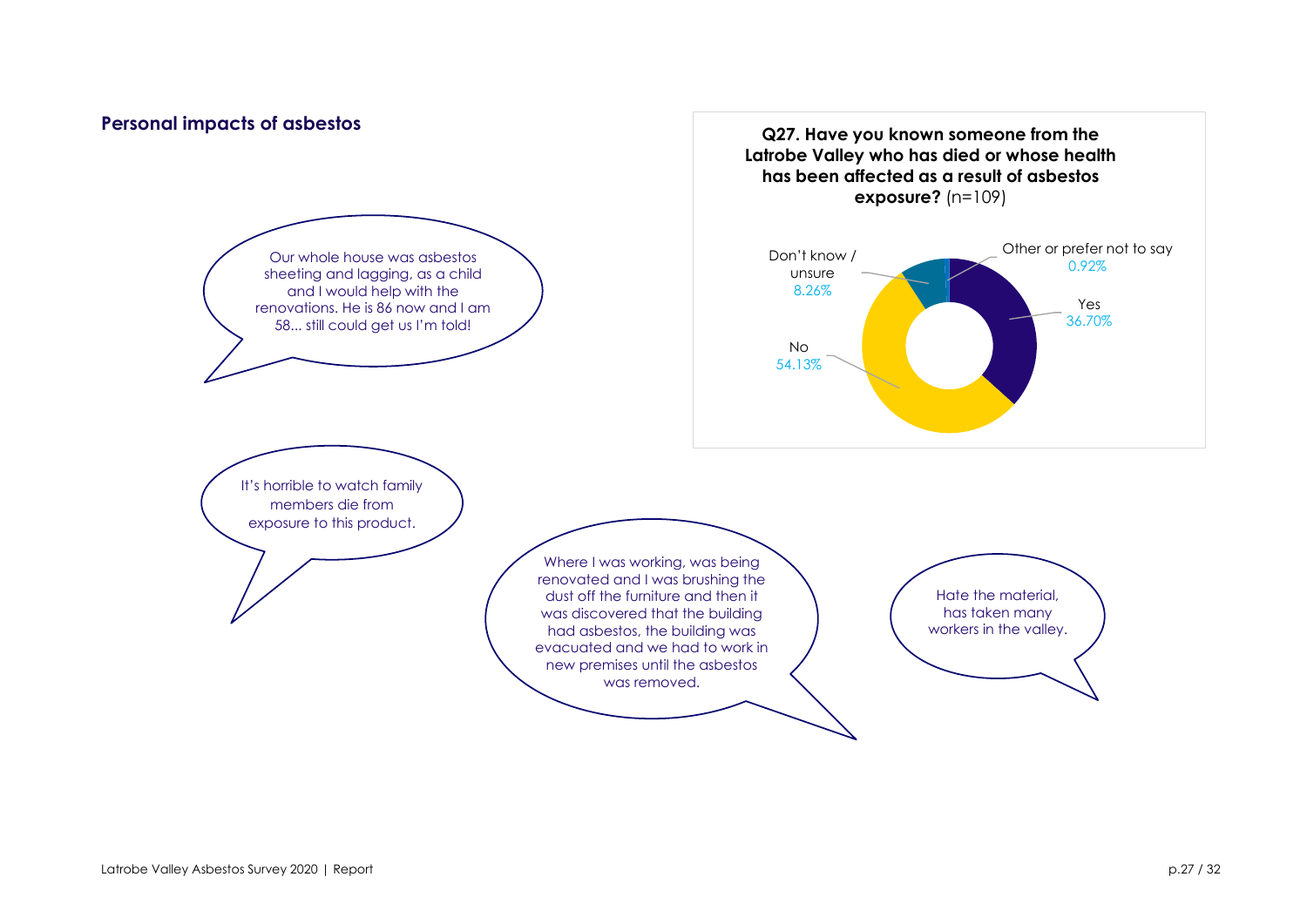## <span id="page-27-0"></span>**Demographics**

Of the 109 respondents, 15 (14%) said they had never either lived or worked in the Latrobe Valley. Male respondents outnumbered female respondents 57% to 42%. One quarter of respondents (25%) were aged between 45 to 54 years however the largest group of respondents were aged between 55 to 64 (30%).



\*in the 2019 survey, there were 133 responses to this question

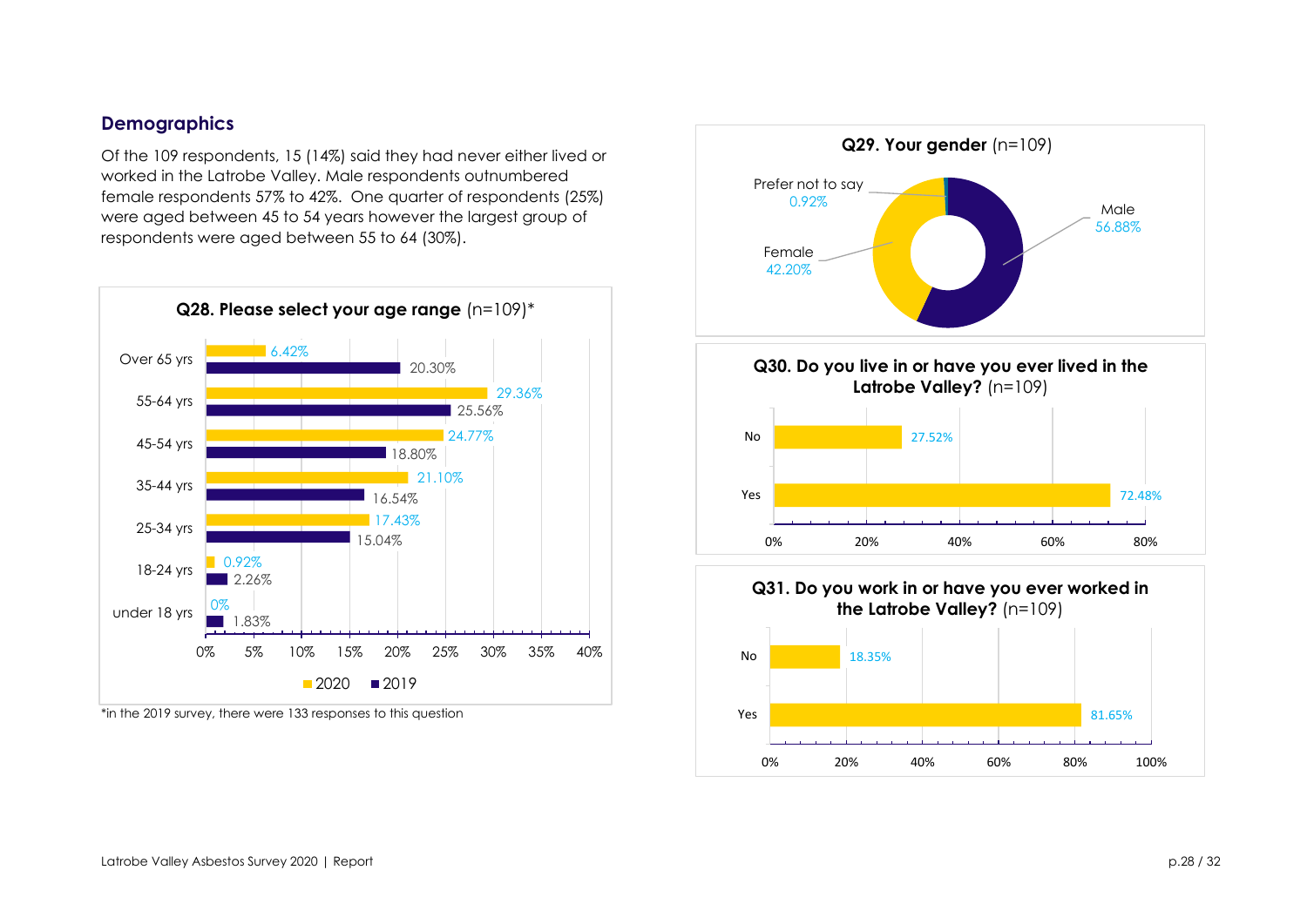The highest number of respondents work in a government agency; this was 56% up from 23% in the 2019 survey. Next are retirees at 8% then private business and trades, both at 6%. In 2019, trades accounted for the main source of income for 14% of respondents. No respondents identified as an apprentice. Half (48%) of the respondents found out about the survey via direct email, and 39% via social media – predominantly Facebook, which is higher than the 2019 survey results of 30%.

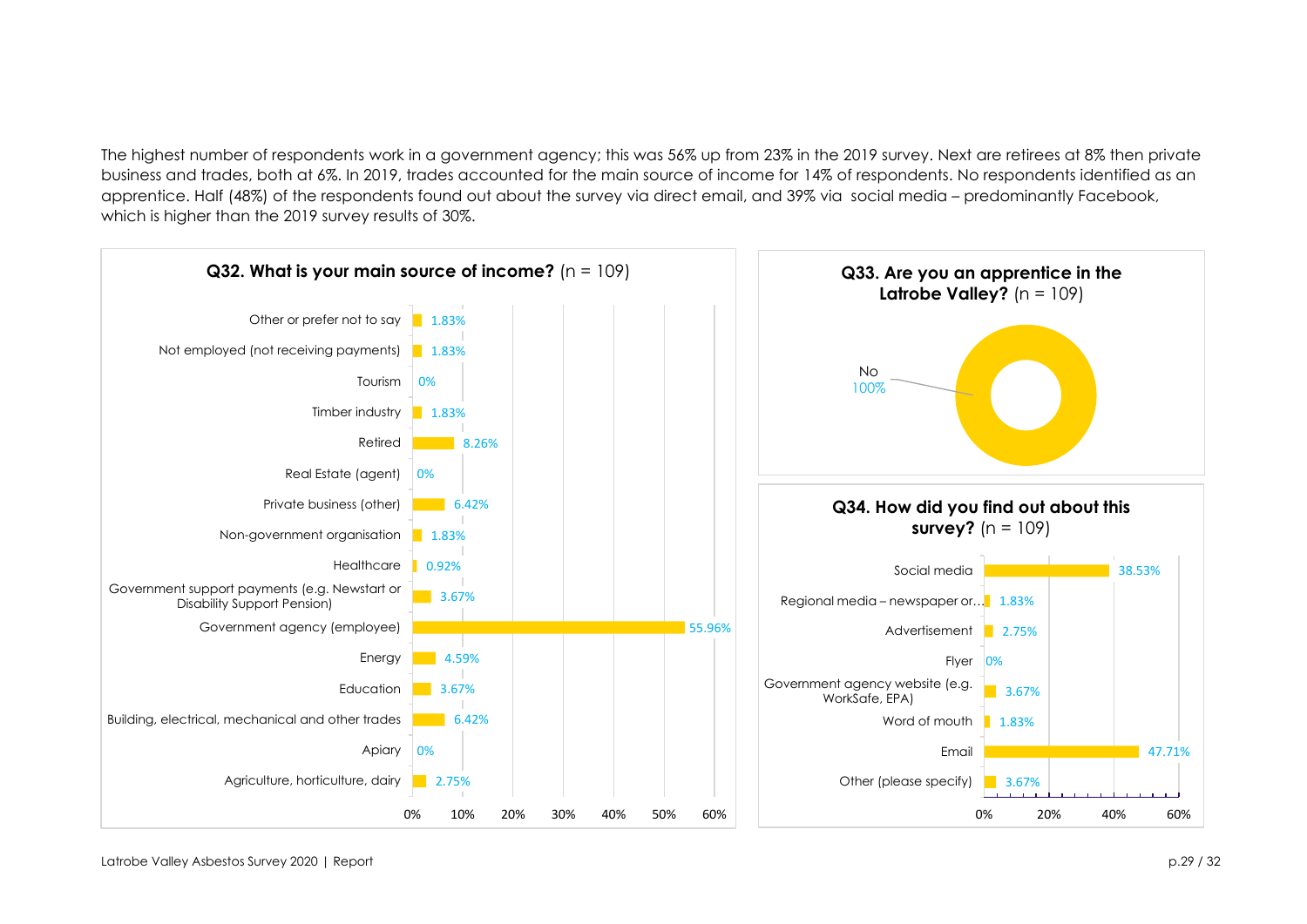## <span id="page-29-0"></span>**Conclusion**

As was found in the 2019 survey results, one third of homes built between 1940 and 1990 are not being assessed for asbestos prior to renovation. This is of great concern due the high likelihood of asbestos being present. Further, of the homes that are being checked for asbestos, one third are being assessed by the homeowner themselves, with few having received formal training.

DIY renovators are undertaking asbestos removal themselves to save money, and also because they believe they have the skills and knowledge to do so.

Even though one-fifth of all respondents had received formal training in asbestos awareness, almost one in three said they were confident of very confident in identifying materials that may contain asbestos.

This gap between perceived knowledge and actual knowledge is one thing that the taskforce will be mindful of when developing education materials and campaigns to increase awareness of the dangers of asbestos exposure.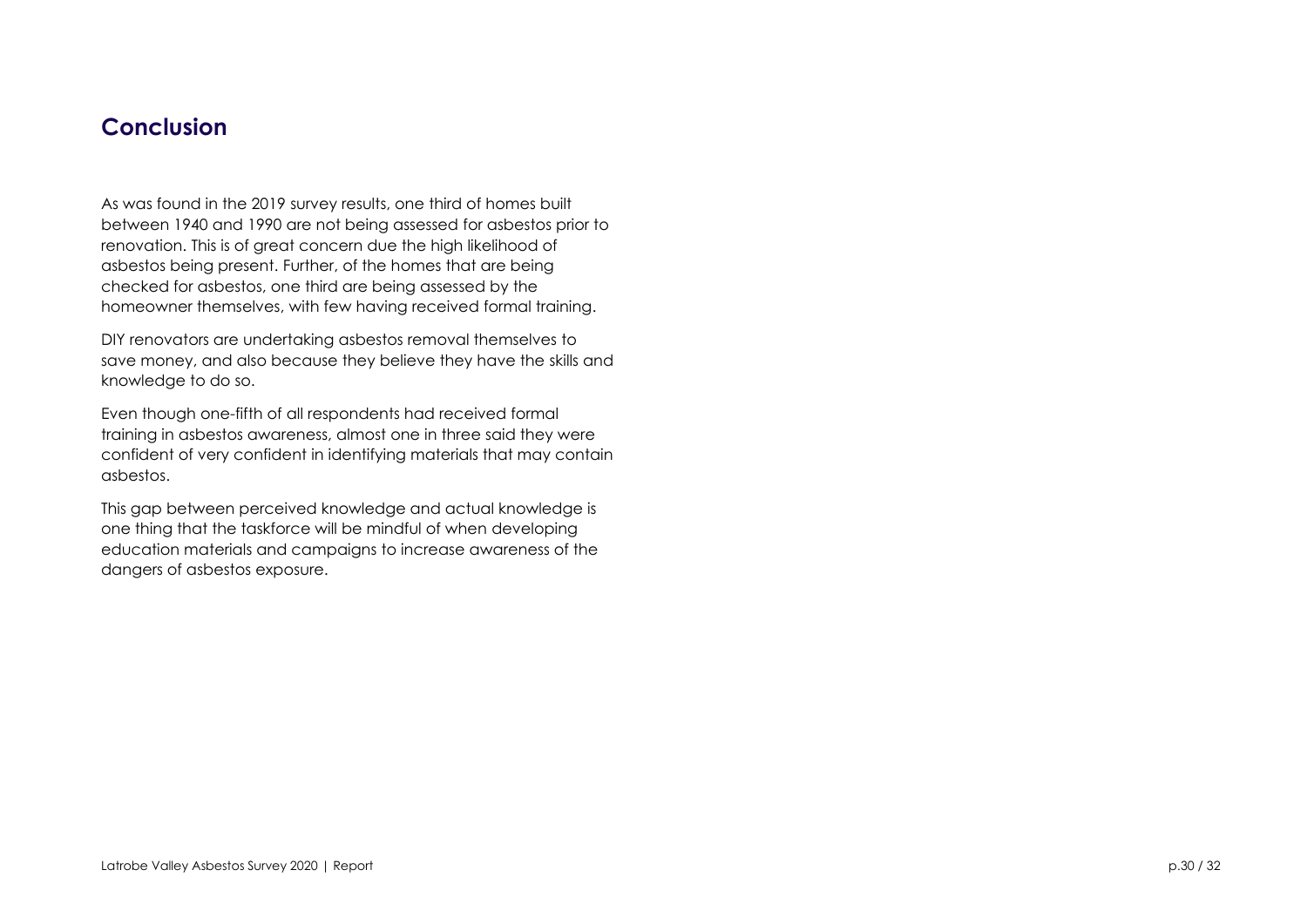# <span id="page-30-0"></span>**Further comments from respondents**

#### **Managing asbestos:**

- Why are there government taxes on the disposal of asbestos. If the government is serious about the spacing of this material properly it would be subsidised for its disposal rather than taxed. "
- Local Govt should have a significant role in safe asbestos management which could be related to planning and building permits. Reward the behaviour you want. Make safe healthy choices easy choices. "

#### **Housing in the Latrobe Valley:**

- My house was built in 1966 and as such has "asbestos impregnated fibro". I'm too scared to do any required renos as I'm concerned the asbestos will increase the cost of renos. "
- Yes. Asbestos in the home is a big problem here. I see it in back yards, bathrooms, kitchens, garden sheds near play equipment, under houses and decks, garden edging along footpaths, rooftops in shopping districts, and more. Yet all the focus has been on power stations. Surely everyone can see the irony in that you can see asbestos roofs in Moore St from the second story of the Moe library, yet the asbestos tester is one block over, and the GARDs is just down the road. "
- Asbestos is not a LV issue, it is a Victorian / Australian issue and if you think the Latrobe Valley has more asbestos in homes and workplaces overall, you are deluded. "

#### **Asbestos removal:**

- I am concerned the government may make asbestos removal compulsory at great cost to the homeowner. Many pensioners/unemployed bought cheap, older homes and cannot afford the expense. "
- Subsidised/ incentivised removal and disposal of asbestos would increase safe and legal disposal. Making removal and disposal expensive or complicated encourages dumping and other illegal disposal.  $\blacksquare$
- Horrible stuff and very expensive to dispose of. There should be a government initiative to fund removal to avoid folks dumping it to avoid paying enormous fees. "

#### **Asbestos Exposure:**

- My father used to mix asbestos by hand in a bucket with no PPE when he worked at the timber mill in Heyfield back in the 1950's. "
- I worked in the old Yallourn power station in the mid 1970's so I was exposed to a lot of asbestos, with no safety equipment. "

#### **Reservations about the dangers of asbestos:**

Asbestos is only a risk if it's being disturbed. A lot of fear is generated by misguided information. "

Asbestos is not a problem if it is properly painted and not disturbed. If removed by contractor, it ceases to be a problem when cover by soil in landfill.